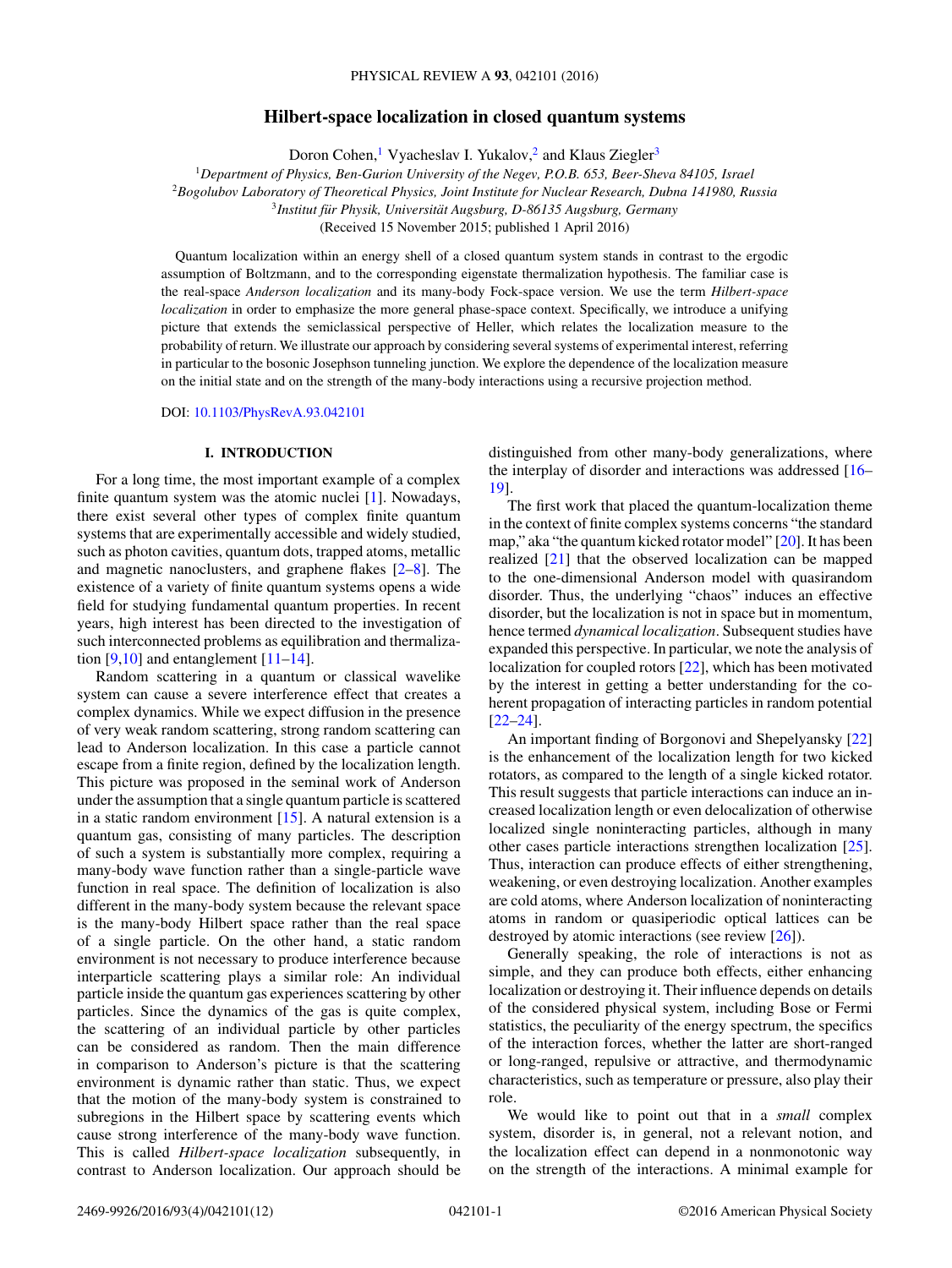<span id="page-1-0"></span>that is the observed localization in the four-site Bose-Hubbard model [\[27\]](#page-10-0). What matter are the characteristics of the phasespace structure. The interplay between disorder and interaction becomes an issue if one considers larger clusters; still the same framework should handle all cases on *equal footing*.

In the present paper we address the question of quantum localization from a more general point of view. Using the term Hilbert-space localization (HSL) we want to make clear that quantum localization does not have to show up in a particular dynamical variable. Our perspective is motivated by the work of Heller [\[28\]](#page-10-0) regarding the semiclassical picture of weak localization in phase-space, aka "scar theory." Here we extend this perspective and use it to discuss*strong localization*, irrespective of whether it originates from disorder or from interactions between particles and irrespective of whether it is in "position" or in "momentum."

The outline of the paper is as follows. In Sec. II, we distinguish between two notions of phase-space exploration. This allows for a generalized definition of quantum break time in Secs. [III](#page-2-0) and [IV,](#page-3-0) which is the reason for having quantum localization. In Sec. [V,](#page-3-0) we discuss the calculation of the localization measure, while in Sec. [VI,](#page-4-0) we illustrate the procedure with regard to the bosonic Josephson junction. For completeness, the traditional notion of spatial localization and its related entropy-based measures are briefly summarized in Appendixes A and B. The other Appendixes contain models-related material that has not been included in the main text.

## **II. EXPLORATION OF PHASE SPACE**

In Ref. [\[28\]](#page-10-0) Heller has provided a semiclassical perspective for quantum localization of eigenstates. His framework was effective for the discussion of weak localization and scarring, while the strong localization effect, as well as the manybody localization theme, were left out of the semiclassical framework. We would like to refine the phase-space semiclassical framework in order to achieve a more comprehensive heuristic understanding of quantum localization. This proposed extension incorporates the dynamical break-time concept (see [\[29,30\]](#page-10-0) and further references therein) that had been introduced in order to shed light on the strong Anderson localization effect in  $d = 1,2,3$  dimensions. Our starting point is a distinction between two different notions of participation numbers:

$$
\mathcal{N}_{\text{cells}}(t) = \text{No. of explored "cells" at time } t,
$$
  

$$
\mathcal{N}_{\text{states}}(t) = \text{No. of participating states up to time } t.
$$

We shall define these two functions below. Schematic illustration of them in the case of a diffusivelike system is provided in Fig. 1. For the purpose of the present section, it is useful to have in mind a simpler example: The free expansion of a wave function is a chaotic ballistic (nondiffusive) billiard. The initial state is a Gaussian wave packet. Two energy scales are involved,

$$
\Delta_0 = \text{mean level spacing} \equiv 2\pi \hbar / t_H, \quad (1)
$$

$$
\Delta_E = \text{energy shell width} \equiv 2\pi \hbar / \tau_E, \quad (2)
$$



FIG. 1. Schematic description for the exploration of phase space versus time. For example, it might be the phase space of billiard that consists of connected boxes (see text). Diffusionlike dynamics is assumed. The participation number is bounded between the minimal value  $\mathcal{N} = 1$  and the maximal ergodic value  $\mathcal{N}_E$ , which are represented by horizontal dotted lines. The upper dashed and solid lines are the Boltzmann exploration function  $\mathcal{N}_{\text{cells}}(t)$  in the classical and in the quantum evolution, respectively. They depart at the break time  $t^*$ , and consequently a quantum-localization effect manifests itself. The lower solid and dashed lines are  $\mathcal{N}_{\text{states}}(t)$  and its upper bound  $\mathcal{N}_{\text{states}}^{(0)}(t)$ , respectively. The former reflects the survival probability, while the latter is determined by the width of the energy shell and intersects  $\mathcal{N}_E$  at the Heisenberg time  $t_H$ . The actual break time  $t^*$  is determined by the intersection with  $\mathcal{N}_{\text{cells}}(t)$ . Quantum localization is implied if  $t^* < t_H$ . If the dynamics were fully chaotic, as for Sinai billiard, then  $\mathcal{N}_{\text{cells}}(t)$  would reach the ergodic limit almost immediately, and consequently we would have  $t^* \sim t_H$  implying no localization. In the absence of recurrences,  $\mathcal{N}_{\text{states}}(t) \sim \mathcal{N}_{\text{states}}^{(0)}(t)$ , implying full quantum-ergodization without even a weak localization effect.

where we have defined corresponding time scales  $t_H$  (Heisenberg time) and  $\tau_E$  (uncertainty time). The width of the energy shell is determined by the energy uncertainty of the preparation. The effective Hilbert-space dimension is

$$
\mathcal{N}_E = \frac{\Delta_E}{\Delta_0}.\tag{3}
$$

Without loss of generality, and for presentation clarity, we assume that all the out-of-shell states have been truncated and, hence, we regard  $\mathcal{N}_E$  as the actual Hilbert space dimension. It follows that any "participation number"  $N$  is *a priori* bounded by the value  $\mathcal{N}_E$ .

Given an arbitrary statistical state  $\rho$ , the number of participating (pure) states  $\mathcal{N} \equiv \exp[\mathcal{S}]$  can be defined either via the Shanon entropy  $S = -Tr[\rho \ln \rho]$ , or via  $\mathcal{N} = 1/Tr[\rho^2]$ , or more generally via the Renyi entropy which involves Tr[*ρ<sup>γ</sup>* ]; see Appendix [B](#page-9-0) for definitions. An initial Gaussian wavepacket preparation  $\rho = |\psi\rangle \langle \psi|$ , as well as the evolved state  $\rho = |\psi(t)\rangle \langle \psi(t)|$ , have zero entropy, meaning that the number of participating states in any instant of time is  $\mathcal{N}(t) = 1$ .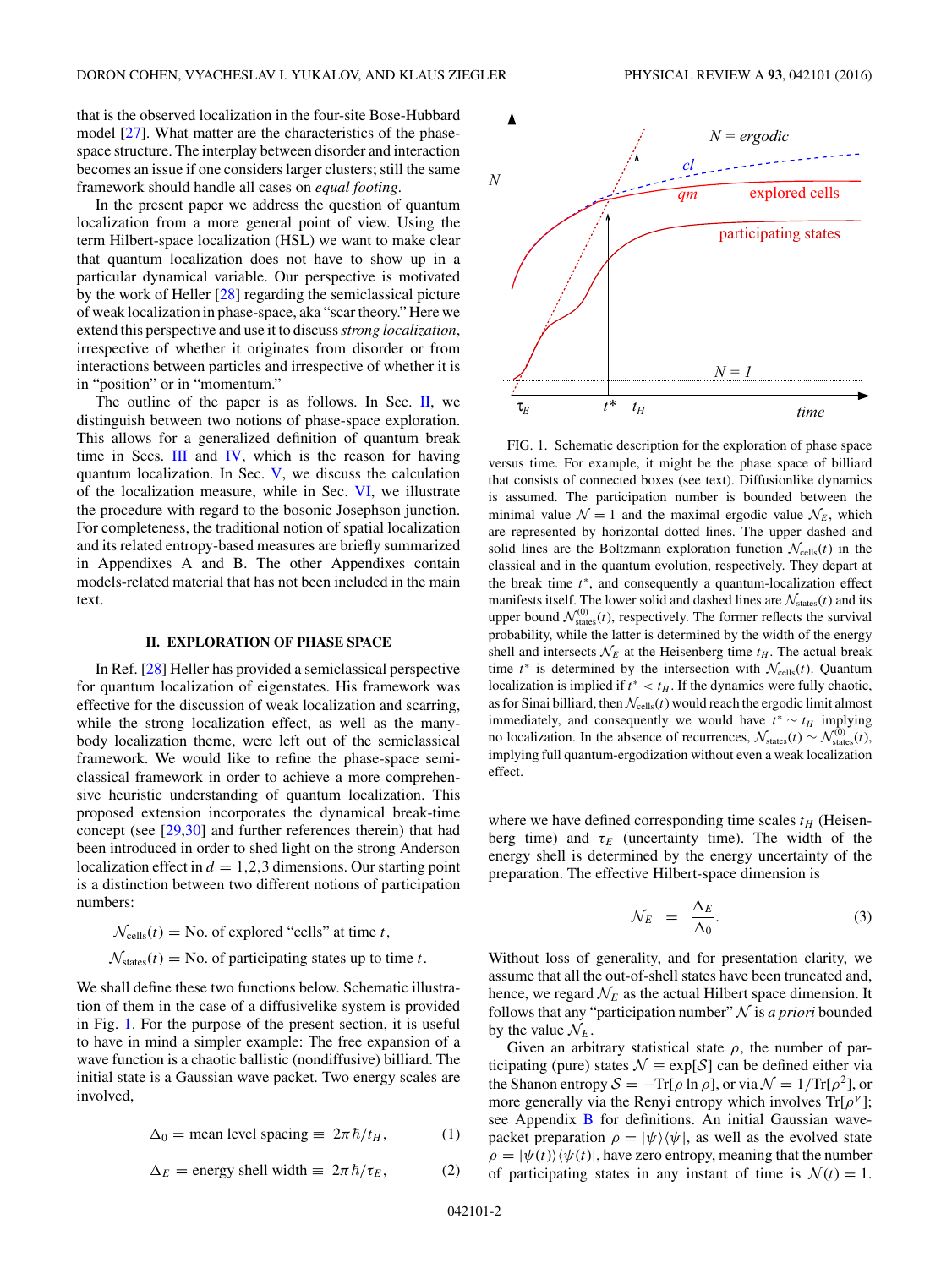<span id="page-2-0"></span>We now turn to explain the definitions of  $\mathcal{N}_{\text{cells}}(t)$  following Boltzmann and of  $\mathcal{N}_{\text{states}}(t)$  following Heller.

The procedure of Boltzmann is to divide phase space into cells. In the quantum version, one can define a corresponding partitioning of Hilbert space using a complete set of projectors  $\hat{P}_n = |n\rangle\langle n|$ . Then, from the coarse-grained distribution  $p_n$ , using any of the above Renyi measures, one can define the number of explored "cells"  $\mathcal{N}_{\text{cells}}(t)$ . We prefer below to use the Tr[ $\rho^2$ ]-based definition, namely,

$$
\mathcal{N}_{\text{cells}}(t) = \left[\sum p_n^2\right]^{-1},\tag{4}
$$

where 
$$
p_n(t) = |\langle n | \psi(t) \rangle|^2
$$
. (5)

Following Heller, we define also  $\mathcal{N}_{\text{states}}(t)$ , which was described in [\[28\]](#page-10-0) as the "number of phase-space cells accessed." We prefer the term "number of participating states up to time *t*." We shall see in a moment that the semantics is important. The definition of  $\mathcal{N}_{\text{states}}(t)$  is based not on the coarse-grained  $\rho$  at time *t*, but rather on the time-averaged  $\rho$  during the time interval [0*,t*]. Namely,

$$
\mathcal{N}_{\text{states}}(t) = \text{Tr}\left\{ \left[ \frac{1}{t} \int_0^t \rho(t')dt' \right]^2 \right\}^{-1} \tag{6}
$$

$$
= \left[\frac{2}{t}\int_0^t \left(1 - \frac{\tau}{t}\right) \mathcal{P}(\tau) d\tau\right]^{-1}.\tag{7}
$$

The last equality relates  $\mathcal{N}_{\text{states}}(t)$  to the survival probability. The latter is defined as

$$
\mathcal{P}(t) = |\langle \psi(0) | \psi(t) \rangle|^2 = \sum_{\alpha, \beta} p_{\alpha} p_{\beta} e^{i(E_{\beta} - E_{\alpha})t}, \tag{8}
$$

where 
$$
p_{\alpha} = |\langle E_{\alpha} | \psi \rangle|^2
$$
. (9)

The function  $\mathcal{N}_{\text{states}}(t)$  provides the size of the basis that is required in order to simulate the dynamics up to time *t*. It is *a priori* bounded by the value  $\mathcal{N}_E$ . Its asymptotic value is

$$
\mathcal{N}_{\infty} = \mathcal{N}_{\text{states}}(\infty) = [\overline{\mathcal{P}(t)}]^{-1}, \tag{10}
$$

where the overline indicates time averaging. For a nondegenerate spectrum it follows that

$$
\mathcal{N}_{\infty} = \left[\sum p_{\alpha}^2\right]^{-1}.\tag{11}
$$

This is known as the *participation number*(PN) of eigenstates. The function  $\mathcal{N}_{\text{states}}(t)$  can be regarded as a time-dependent generalization of the conventional PN notion.

#### **III. THE LOCALIZATION MEASURE**

The concept of spatial localization can be adopted to more complex quantum systems [\[28,31\]](#page-10-0) by considering a general basis of states  $\{|n\rangle\}$  that define "locations" within the energy shell. Then the evolution starts with an initial state  $|\psi\rangle$  and evolves in time as  $|\psi(t)\rangle = \exp(-i\mathcal{H}t)|\psi\rangle$ . It can be understood as a walk in the Hilbert space, where we expect that all states are visited with some probability. An important point is that the general form of the transition probability,

$$
P_t(n'|n) = |\langle n'|e^{-i\mathcal{H}t}|n\rangle|^2, \tag{12}
$$

depends on  $n$  and  $n'$  separately, whereas the spatial transition probability, characterizing spatial localization (see Appendix [A\)](#page-8-0), depends only on the difference  $|r' - r|$ . This is a consequence of the translational invariance in real space after disorder averaging. It follows that both  $P(t)$  and  $\mathcal{N}_{\text{states}}(t)$ , as well as the asymptotic value  $\mathcal{N}_{\infty}$ , are dependent, in general, on the initial state  $|\psi\rangle$ . Let us rewrite Eq. (10) in a way that emphasizes this point:

$$
\mathcal{N}_{\infty}^{-1} = \lim_{\epsilon \to 0} \epsilon \int_0^{\infty} |\langle \psi | e^{-i\mathcal{H}t} | \psi \rangle|^2 e^{-\epsilon t} dt. \tag{13}
$$

The dependence on the initial state  $\psi$  becomes obvious when we choose it to be an eigenstate  $|E_\alpha\rangle$  of H, which gives  $\mathcal{N}_\infty$  = 1. In this case, the system remains in the initial state for all times. An initial state  $|n_0\rangle$  within the energy shell might be similar to an eigenstate of  $H$ . Then the question is whether it will visit only a fraction or the entire Hilbert space. From the definition Eq.  $(10)$  and the spectral decomposition Eq.  $(8)$  it follows that

$$
\mathcal{N}_{\infty}^{-1} = \lim_{\epsilon \to 0} \epsilon^2 \sum_{\alpha,\beta} \frac{p_{\alpha} p_{\beta}}{\epsilon^2 + (E_{\alpha} - E_{\beta})^2}.
$$
 (14)

For a nondegenerate discrete spectrum we obtain Eq.  $(11)$ , and hence identify  $\mathcal{N}_{\infty}$  as the number of participating eigenstates. Recall that  $\mathcal{N}_E$  is the effective Hilbert-space dimension. Accordingly, the following ratio can be used as a measure for localization [\[28\]](#page-10-0):

$$
\mathcal{F} = \frac{\mathcal{N}_{\infty}}{\mathcal{N}_E}.\tag{15}
$$

It is the fraction of *eigenstates* within the energy shell that participate in the dynamics, and by Eq. (10) it is also the fraction of *cells* that will be occupied by the probability distribution in the long time limit. It is implicitly assumed that the preparation  $\psi$  is localized in a small region of the energy shell, as in the case of a Gaussian wave packet in a chaotic billiard. The dimension of Hilbert space  $\mathcal{N}_E$  is proportional to the volume, while  $\mathcal{N}_{\infty}$  would be volume-independent if the eigenstates were localized. Accordingly a vanishingly small  $F$  constitutes an indication for a strong quantum-localization effect.

In a practical calculation, it is essential to use consistent mathematical definitions for  $\mathcal{N}_E$  and  $\mathcal{N}_{\infty}$ . It is convenient to express them in terms of a the smoothed spectral density, the so-called local density of states,

$$
\varrho_{\epsilon}(\omega) = \frac{1}{\pi} \text{Im}\langle \psi | (\omega - i\epsilon - \mathcal{H})^{-1} | \psi \rangle \tag{16}
$$

$$
= \langle \psi | \delta(\omega - \mathcal{H}) | \psi \rangle. \tag{17}
$$

The survival probability  $P(t)$  is the squared absolute value of its Fourier transform, while for the participation number we get

$$
\mathcal{N}_{\infty}^{-1} = 2\pi \lim_{\epsilon \to 0} \epsilon \int [\varrho_{\epsilon}(\omega)]^2 d\omega.
$$
 (18)

The right-hand side can be treated within the recursive projection method [\[32,33\]](#page-10-0); see Sec. [VI.](#page-4-0) On equal footing, we can define the effective Hilbert space dimension from a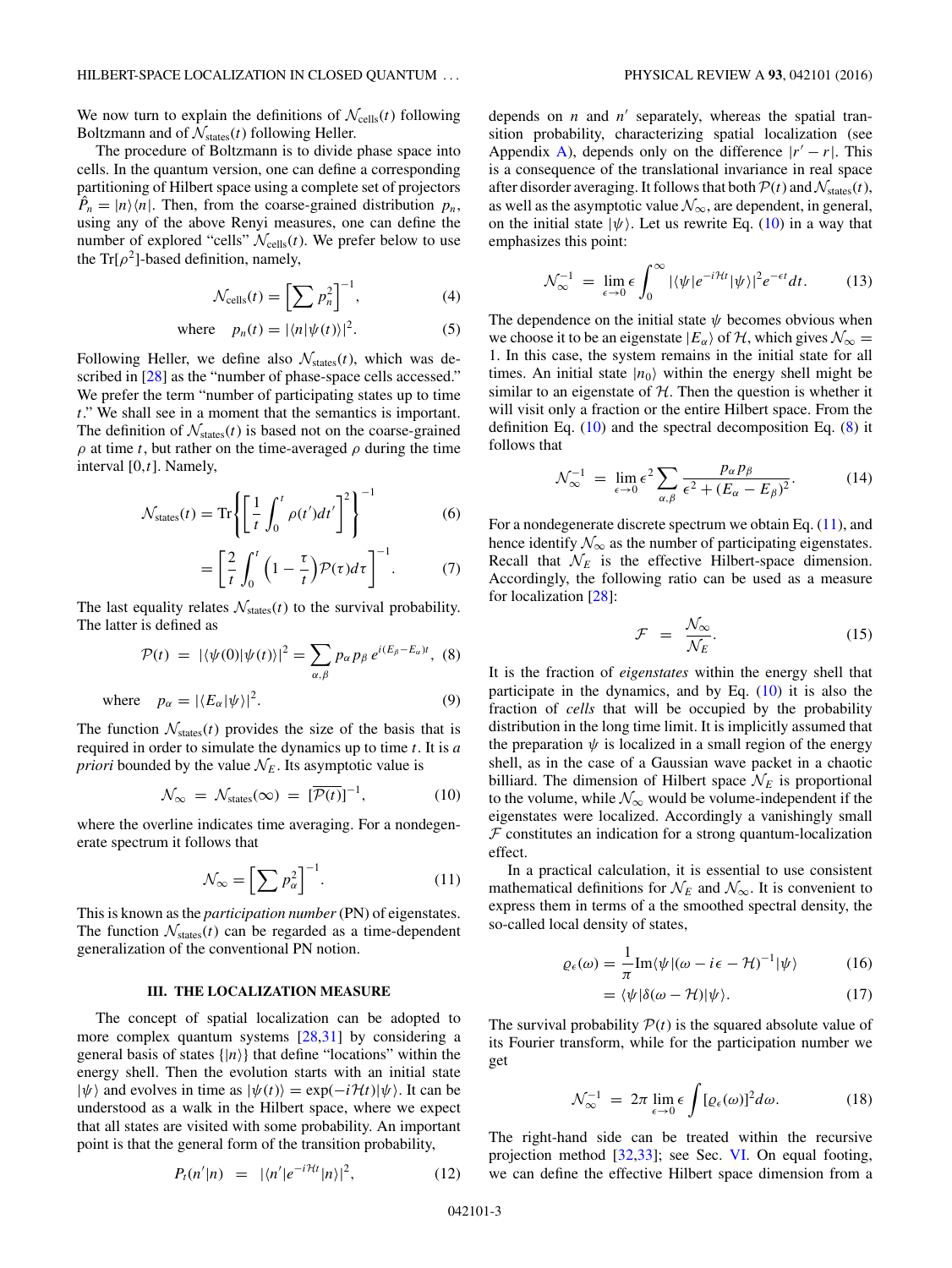<span id="page-3-0"></span>semiclassical calculation:

$$
\mathcal{N}_E^{-1} = 2\pi \int [\varrho_{\rm cl}(\omega)]^2 d\omega. \tag{19}
$$

In the absence of a classical limit  $\rho_{\text{cl}}(\omega)$  can be regarded as the envelope of  $\varrho_{\epsilon}(\omega)$ .

## **IV. QUANTUM ERGODIZATION**

The simplest dynamical scenario of ergodization concerns a fully chaotic Sinai billiard. The function  $\mathcal{N}_{\text{cells}}(t)$  approaches the saturation value ∼N*<sup>E</sup>* after a very short ergodic time *t*erg that is determined by the curvature of the walls. Similarly, the function  $\mathcal{N}_{\text{states}}(t)$  approaches the asymptotic value  $\mathcal{N}_{\infty} = \mathcal{N}_{E}$ in the classical case, or  $\mathcal{N}_{\infty} = \mathcal{N}_{E}/3$  in the quantum case. The factor  $\mathcal{F}_{RMT} = 1/3$  reflects the Gaussian statistics of a random-wave amplitude. Not all possible preparations look like random waves. If we start a wave packet at the vicinity of an unstable periodic orbit,  $F$  might be further suppressed due to recurrences. The suppression factor depends on the Lyapunov instability exponent *λ*, and is given by a variation of a formula of the following type [\[34,35\]](#page-10-0):

$$
\mathcal{F} \approx \left[ \sum_{s=-\infty}^{\infty} \frac{1}{\cosh(\lambda s)} \right]^{-1} \mathcal{F}_{RMT}.
$$
 (20)

The study of a periodically kicked bosonic Joshephson junction provides a nice demonstration for this formula [\[27\]](#page-10-0). One should regard "scarring" as a *weak localization* effect.

Let us describe how  $\mathcal{N}_{\text{states}}(t)$  looks like in the absence of strong localization effect. We still have in mind the simplest dynamical scenario of ergodization that concerns a fully chaotic Sinai billiard. This function differs from  $\mathcal{N}_{\text{cells}}(t)$ because the time-averaged  $\rho(t)$  gives a large weight to the initial preparation, which diminishes only algebraically (as  $1/t$ ) in the  $t \to \infty$  limit. To make this point clear, notice that the survival probability  $P(t)$  decays within a time  $\tau_E$ . For short times it is roughly described by a recurrences-free quantum exploration function,

$$
\mathcal{N}_{\text{states}}^{(0)}(t) = \frac{t}{\tau_E}.\tag{21}
$$

After that, there are recurrences whose long time average saturates asymptotically to the value  $1/N_{\infty}$ . Therefore, we get roughly

$$
\mathcal{N}_{\text{states}}(t) \approx \left[\frac{1}{t/\tau_E} + \frac{1}{\mathcal{N}_{\infty}}\right]^{-1}.
$$
 (22)

This expression is characterized by a crossover time that we call "quantum break time." In the present example we identify the quantum break time with the Heisenberg time, namely,

$$
t^*[
$$
for ergodic system]  $\sim \mathcal{N}_{\infty} \tau_E \sim t_H.$  (23)

We conclude that in the simple quantum ergodization scenario the two functions  $\mathcal{N}_{\text{cells}}(t)$  and  $\mathcal{N}_{\text{states}}(t)$  involve completely different time scales. The former get ergodized after a short classical time *t*erg, while the latter saturates only after the quantum Heisenberg time  $t_H$ . This picture changes completely if we have a strong localization effect, as discussed in the next section.

In more complicated systems, there are two types of modifications that are expected in Eq. (22). Weak localization corrections (scar-theory related) can be deduced from the study of the survival probability. Recall that  $P(t)$  is determined by the Fourier transform of the local density of states  $\rho(\omega)$ . The short-time behavior reflects the envelope of this spectral function, while for longer times a power law decay  $P(t)$  ~ *t*<sup>−*γ*</sup> would reflect the fractal dimension of the participating eigenstates [\[36,37\]](#page-10-0). Accordingly,

$$
\mathcal{N}_{\text{states}}(t) \sim \left[\frac{\text{const}}{t^{\gamma}} + \frac{1}{\mathcal{N}_{\infty}}\right]^{-1}.
$$
 (24)

By definition, the asymptotic value  $\mathcal{N}_{\infty}$  reflects the number of participating eigenstates and can be deduced semiclassically too. This is discussed in the following sections. We refer to the possibility of having  $\mathcal{N}_{\infty} \ll \mathcal{N}_E$  as a strong localization effect.

## **V. STRONG LOCALIZATION**

Strong localization means that the break time *t*<sup>∗</sup> is shorter than the Heisenberg time  $t_H$ . The prototype example is, of course, Anderson localization where the break time is related to the strength of the disorder and not to the total volume of the system, leading to a finite localization length in space. Here we would like to formulate the notion of "strong localization" in a more general way, within the HSL phase-space framework.

If we have a strong quantum-localization effect, the role of  $t_{\text{erg}}$  and  $t_H$  is taken by the quantum break time  $t^*$ , as illustrated in Fig. [1.](#page-1-0) For presentation purposes we still consider a variant of the Anderson model: an array of connected chaotic boxes, with a particle that can migrate from box to box via small holes. In such a scenario, the classical exploration of phase space is slow, diffusivelike. This means that  $t_{\text{erg}}$  is very large and can be defined as the time that it takes to diffuse over the whole volume of the array. The basic conjecture is that quantum-to-classical correspondence (QCC) is maintained as long as *t* is smaller than the *running* Heisenberg time. The latter refers, by definition, not to the total volume but to the *explored* volume. Accordingly, the necessary condition for QCC is  $t \ll [\mathcal{N}_{\text{cells}}(t)/\mathcal{N}_{E}]t_H$ . This can be rewritten as  $\mathcal{N}_{\text{states}}^{(0)}(t) \ll \mathcal{N}_{\text{cells}}(t)$ . Using a classical estimate for the number of explored cells, we deduce a more practical version for this condition:

$$
\mathcal{N}_{\text{states}}^{(0)}(t) \ll \mathcal{N}_{\text{cells}}^{cl}(t), \qquad [\text{QCC condition}]. \tag{25}
$$

Clearly, for diffusivelike dynamics, the breakdown of this inequality might happen before the ergodic time, as illustrated in Fig. [1.](#page-1-0) Under such circumstances strong quantum localization is expected.

The reasoning above is not rigorous; still it provides the correct predictions as far as Anderson localization is concerned, and we believe that it can be trusted in more general circumstances (see below). It offers an illuminating *semiclassical alternative to the formal Anderson criterion* [\[15\]](#page-10-0). Note that the use of the Anderson criterion is restricted to disordered lattices that have well defined "connectivity," while semiclassics can take into account the implications of complex phase-space structures.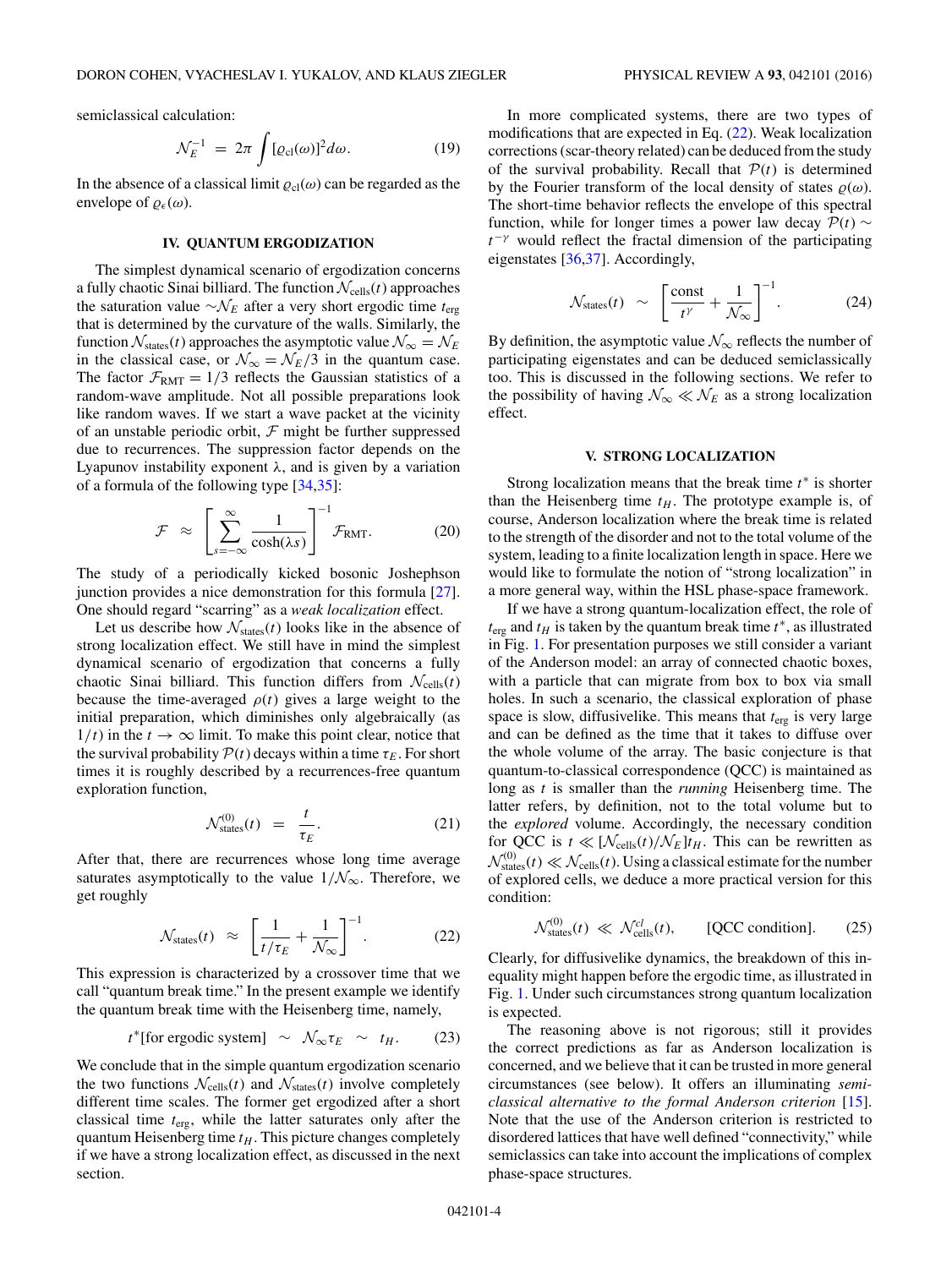<span id="page-4-0"></span>The semiclassical localization criterion determines whether strong localization effect is expected and provides a practical estimate for the localization volume. The procedure is simple. Given a dynamical system we have to find  $\mathcal{N}_{\text{cells}}^{cl}(t)$ . Then we estimate  $t^*$  as the time when Eq.  $(25)$  breaks down and the localization volume as  $\mathcal{N}_{\text{cells}}^{cl}(t^*)$ . We can further conjecture that the saturation value  $\mathcal{N}_{\infty}$  is of the same order of magnitude ("one parameter scaling"). The implicit assumption in this procedure is that the localization effect correlates the functions  $\mathcal{N}_{\text{cells}}(t)$  and  $\mathcal{N}_{\text{states}}(t)$ , as illustrated in Fig. [1.](#page-1-0)

In a diffusive system, the classical exploration grows asymptotically like  $t^{1/2}$  in one dimension (1D), like  $t/\ln(t)$ in 2D, and like *t*, with small corrections, for higher dimensions [\[30\]](#page-10-0). Schematically, we write

$$
\mathcal{N}_{\text{cells}}^{cl}(t) \sim \text{const} + g \times \left(\frac{t}{\tau_E}\right)^{\alpha}.
$$
 (26)

From Eq. [\(25\)](#page-3-0) we deduce that for sublinear time dependence  $(\alpha < 1)$  we always have quantum localization, as in the case of diffusion in 1D/2D. On the other hand, if the asymptotic rate of exploration is linear ( $\alpha = 1$ ), then the prefactor *g* becomes important: The condition for quantum localization becomes *g <* 1, implying a mobility edge. For a diffusive particle in a *d*-dimensional array of connected boxes, one can easily show that  $g = (k\ell)^{d-1}(\ell/L)$ , where *k* is the wave number,  $\ell$  is the linear size of each box, and *L* is the mean free path for boxto-box migration.

More generally, in quantized chaotic systems, the exploration of phase space can be slowed down by cantori (remnants of Kolmogorov-Arnold-Moser tori) or due to the sparsity of the Arnold web. Turning to the many-body localization problem, a mobility edge is implied in any dimension, provided the classical rate of exploration depends on energy, such that above some  $E_c$  the exploration is linear in time and fast enough. For any system with more than two degrees of freedom, the resonances between the coupled degrees of freedom form an "Arnold web" in phase space. As energy is increased, the competition is between the width of the filaments and their density. Typically, above some critical energy the filaments overlap and we get fast exploration; this is called the Chirikov criterion. However, also, below this critical energy there is spreading which is called "Arnold diffusion." Thus, one expects in the latter case quantum localization too [\[38,39\]](#page-10-0).

An interesting application of the above framework is in order to determine the criterion for superfluidity in atomtronic circuits. It has been demonstrated numerically [\[40\]](#page-10-0) that superfluidity can be dynamically stable in rings that are described by the Bose-Hubbard Hamiltonian. The explanation of this stability requires "quantum localization" in a region where the Arnold diffusion prevails.

## **VI. THE RECURSIVE PROJECTION METHOD**

In principle, the participation number  $\mathcal{N}_{\infty}$  can be determined numerically, provided the total dimension of Hilbert space is not too large. However, if we want analytical results, we have to adopt an appropriate method. One possibility is to use semiclassics. The leading order semiclassics is merely the calculation of phase space volumes and hence can provide us  $N_E$ . However, then we have to adopt higher-order semiclassics (periodic orbit theory or RMT phenomenology) in order to say anything regarding  $\mathcal F$ . If we want to get results for strong localization, we have to use complicated summation methods or be satisfied with the break-time phenomenology.

In the next section, we would like to demonstrate an *exact* calculation of  $\mathcal{N}_{\infty}$  using the recursive projection method (RPM). Given an initial state  $|\psi\rangle$ , this method facilitates the calculation of the return amplitude. A Laplace transformation  $t \rightarrow z$  maps the evolution operator to the resolvent  $(z - H)^{-1}$ , while the inverse mapping is provided by a Cauchy integration on the complex *z* plane. The advantage of using the resolvent is its presentation as a rational function with polynomials  $Q_N(z)$ and  $P_{N-1}(z)$ :

$$
G_0(z) = \langle \psi | (z - H)^{-1} | \psi \rangle = \frac{P_{N-1}(z)}{Q_N(z)}.
$$
 (27)

Its poles of  $G_0(z)$  are determined by the the zeros of  $Q_N(z)$ , and they are the eigenvalues of *H*. The RPM provides an efficient procedure to calculate these polynomials. Starting from the fact that the resolvent can be expanded in powers of *H*, the resulting geometric series can be understood as a random walk in Hilbert space, where each sub-Hilbert space is visited an arbitrary number of times. In general, this series, also known as the Neumann series of the resolvent, has an infinite number of terms and is valid only within its radius of convergence. The main idea of the RPM is to reorganize the geometric series as a directed random walk through the *N*-dimensional Hilbert space, where each sub-Hilbert space is visited only once [\[32,33\]](#page-10-0), rather than an arbitrary number of times.

Following the recipe described in Ref. [\[33\]](#page-10-0), we obtain the rational function Eq. (27) in *N* calculational steps. Since this still gives quite lengthy expressions for the polynomials with typical values  $N = 30, \ldots, 50$ , we plot only the resulting values of the return probability as a function of time and  $\mathcal{N}_{\infty}$ as a function of *N* here.

#### **VII. BOSONIC JOSEPHSON JUNCTION**

Small closed systems have the advantage that (i) they can be realized experimentally and (ii) theoretical calculations are simple and in many cases can be performed exactly for finite dimension *N*. Prominent examples are the Jaynes-Cummings model [\[41,42\]](#page-10-0), which describes the interaction of a two-level system in an optical cavity (cf. Appendix [C\)](#page-9-0), coupled photon cavities [\[2\]](#page-10-0), and Josephson tunneling junctions for bosonic atoms in a double-well potential [\[43–49\]](#page-10-0). Interacting bosons in a double-well potential are described in a two-mode approximation by the Bose-Hubbard Hamiltonian [\[48\]](#page-10-0),

$$
\mathcal{H}_{\rm BH} = \frac{U}{2} \sum_{j=1}^{2} a_j^{\dagger} a_j^{\dagger} a_j a_j - \frac{J}{2} (a_2^{\dagger} a_1 + \text{H.c.}),\tag{28}
$$

where  $a_j$  and  $a_j^{\dagger}$  are the bosonic annihilation and creation operators of the two wells, respectively. This Hamiltonian acts on the space that is spanned by the Fock basis  $\{N - \}$  $(k, k)$  }<sub>0</sub> $\leq k \leq N$ , where

$$
|n\rangle \equiv |N-n,n\rangle \equiv |N-n\rangle \otimes |n\rangle \tag{29}
$$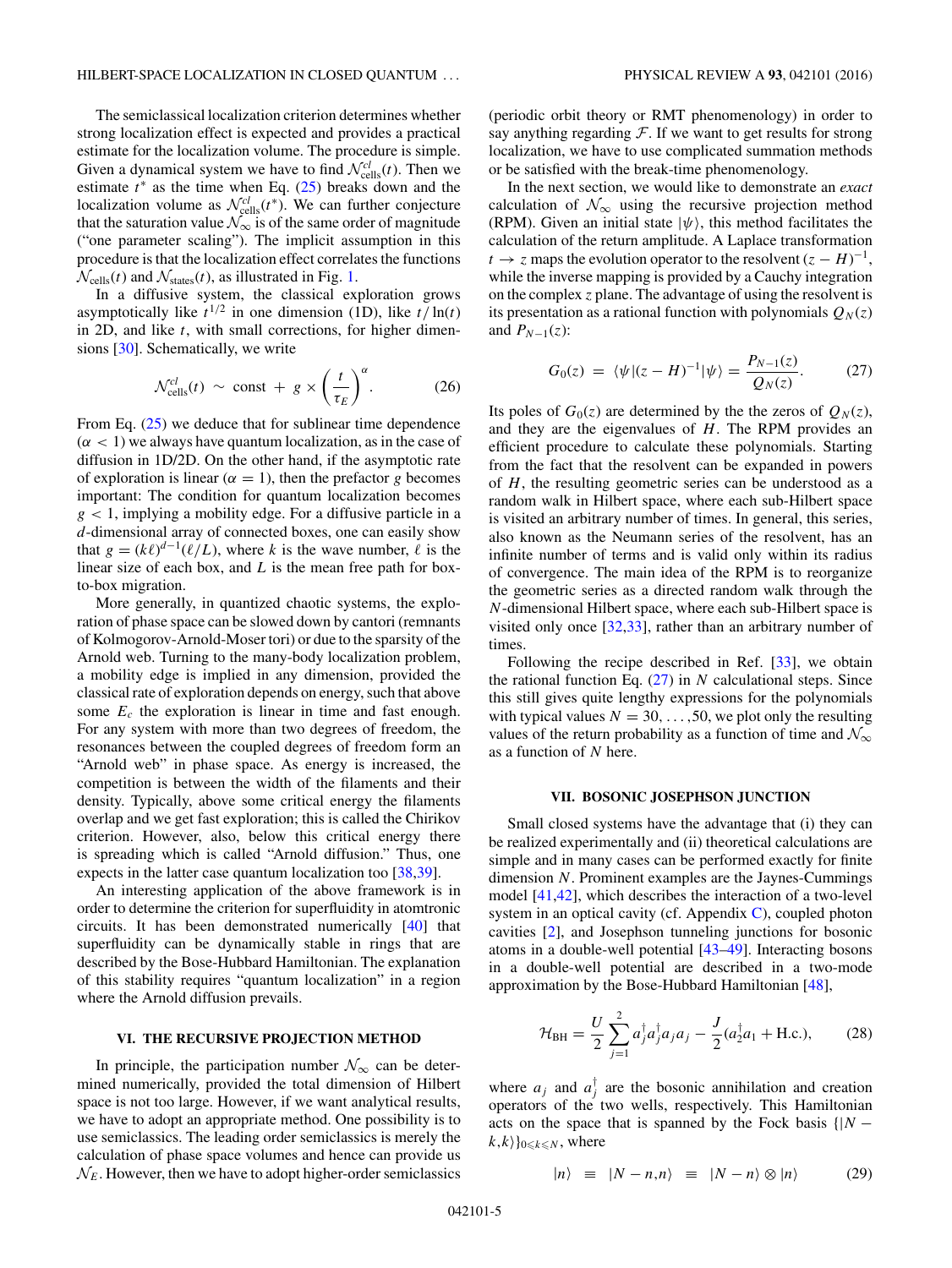<span id="page-5-0"></span>is the state with  $N - n$  bosons in the left well and *n* bosons in the right well. The first term of the Hamiltonian describes a local interaction of the bosons, enforcing a symmetric distribution in the double well for  $U > 0$ , while the second term of  $H<sub>BH</sub>$  describes tunneling of bosons between the wells. As a characteristic dimensionless parameter of the Bose-Hubbard Hamiltonian we employ

$$
u = \frac{NU}{J}, \tag{30}
$$

which is the ratio of the interaction energy over the tunneling energy. The factor *N* takes care of the fact that the interaction energy grows like  $N^2$  in our model, while the tunneling energy grows like *N*.

#### **A. Limiting cases**

We first consider two limiting cases for the bosonic Josephson junction: (i) the  $J = 0$  case; (ii) the  $U = 0$  case. The latter describes, e.g., photons in two coupled cavities. The transition probability in case (i) is

$$
|\langle N - n, n | e^{-iHt} | N - n, n \rangle|^2 = 1, \tag{31}
$$

which implies  $\mathcal{N}_{\infty} = 1$  and describes a trivial case of HSL. For case (ii), a simple calculation reveals for the return amplitude [\[2,33\]](#page-10-0)

$$
\langle N,0|e^{-iHt}|N,0\rangle = \cos^N(Jt/2),\tag{32}
$$

when the initial state has all *N* bosons in one well. Thus, the evolution in the Fock state is periodic with period  $2\pi/J$ . For *N* = 1, we get  $\mathcal{N}_{\infty}$  = 2, while for *N*  $\gg$  1, using the Stirling formula (see Appendix  $E$ ), we obtain

$$
\mathcal{N}_{\infty} \sim \sqrt{\pi N/2},\tag{33}
$$

which clearly indicates the absence of HSL, as we would have anticipated for independent bosons.

The most interesting question is what happens if  $J, U \neq$ 0; i.e., when tunneling and interaction compete. This can be addressed in a mean-field approximation, in a semiclassical calculation, or by an exact solution of the quantum dynamics, using the recursive projection method for  $\mathcal{N}_{\infty}$  in Eq. [\(18\)](#page-2-0).

## **B. Pendulum analogy**

It is natural to consider first the simplest possible approximation. The prototype one-degree of freedom system is the *pendulum*. The Josephson junction is described formally by the same Hamiltonian with conjugate action-angle canonical coordinates  $(\varphi, n)$  and with  $\hbar \to (E_C/E_J)^{1/2}$ . The bosonic Josephson junction ("dimer") is a different version of the pendulum Hamiltonian with  $\hbar \rightarrow 1/N$ , where N is the number of particles. Our calculation below refers to the latter; therefore, we highlight the *N* dependence of the results.

Let us summarize a few known results that concern the dimer [\[27\]](#page-10-0): (1) For a ground-state preparation  $\mathcal{N}_{\infty}$  is of order unity. (2) For a preparation at the vicinity of the hyperbolic classically unstable point  $\mathcal{N}_{\infty} \sim \log(N)$ . (3) For a generic preparation  $\mathcal{N}_{\infty} \sim N^{1/2}$ . The latter is implied by the uncertainty relation  $\Delta \varphi \Delta n \sim \hbar \rightarrow 1/N$ . (4) For a periodically driven chaotic dimer  $\mathcal{N}_{\infty} \sim N$ , with scar-theory correction Eq. [\(20\)](#page-3-0) in the vicinity of unstable periodic periods.

#### **C. Mean-field dynamics**

We consider the initial preparation  $|N,0\rangle$ . Then the expectation values for the number of bosons in the left well at time *t* is

$$
N_1(t) = \langle \psi(t) | a_1^\dagger a_1 | \psi(t) \rangle \tag{34}
$$

$$
= \langle \psi(0)|e^{iHt}a_1^{\dagger}a_1e^{-iHt}|\psi(0)\rangle. \tag{35}
$$

For this quantity, a mean-field approximation exists in the form of a nonlinear Schrödinger (Gross-Pitaevskii) equation [\[43,50\]](#page-10-0). The solution reads

$$
N_1(t) = \frac{N}{2} \left[ 1 + \text{cn} \left( 2Jt | N^2 / N_c^2 \right) \right],\tag{36}
$$

$$
N_c = \frac{2N}{u} = \frac{2J}{U},\tag{37}
$$

with the initial value  $N_1(0) = N$ . The Jacobian elliptic function cn( $x$ |*y*) [\[51\]](#page-10-0) is periodic in the first argument for  $y \neq 1$  and changes its behavior qualitatively when the second argument  $y = (u/2)^2$  crosses over from  $y < 1$  to  $y > 1$ . The corresponding spectrum is equidistant, with  $E_k = (2k + 1)\pi J/K(u^2/4)$ , where  $K(m)$  is the integral

$$
K(m) = \int_0^{\pi/2} \frac{1}{\sqrt{1 - m \sin^2 \phi}} d\phi.
$$

Two examples for  $N_1(t)$  are depicted in Fig. 2. In terms of our bosonic double-well system, the behavior for  $N < N_c$ describes unhindered tunneling of the bosons from one well to the other, whereas for  $N > N_c$ , only a fraction of the bosons are allowed to tunnel. This behavior is known as self-trapping [\[43,50\]](#page-10-0) or mode locking [\[52–](#page-10-0)[54\]](#page-11-0) and reminds us of HSL since it indicates that the bosons are trapped in the well from which the particle dynamics started originally and it cannot explore the entire Hilbert space spanned by  $\{|n\rangle\}$ .



FIG. 2. Mean-field dynamics of the boson density  $N_1(t)/N$  in the left well, as described in Eq. (36). The function  $[1 + cn(t|y)]/2$ is plotted for different values of *y*, namely  $y = 0.8$  (solid curve) and  $y = 1.1$  (dashed curve). Axis units are dimensionless.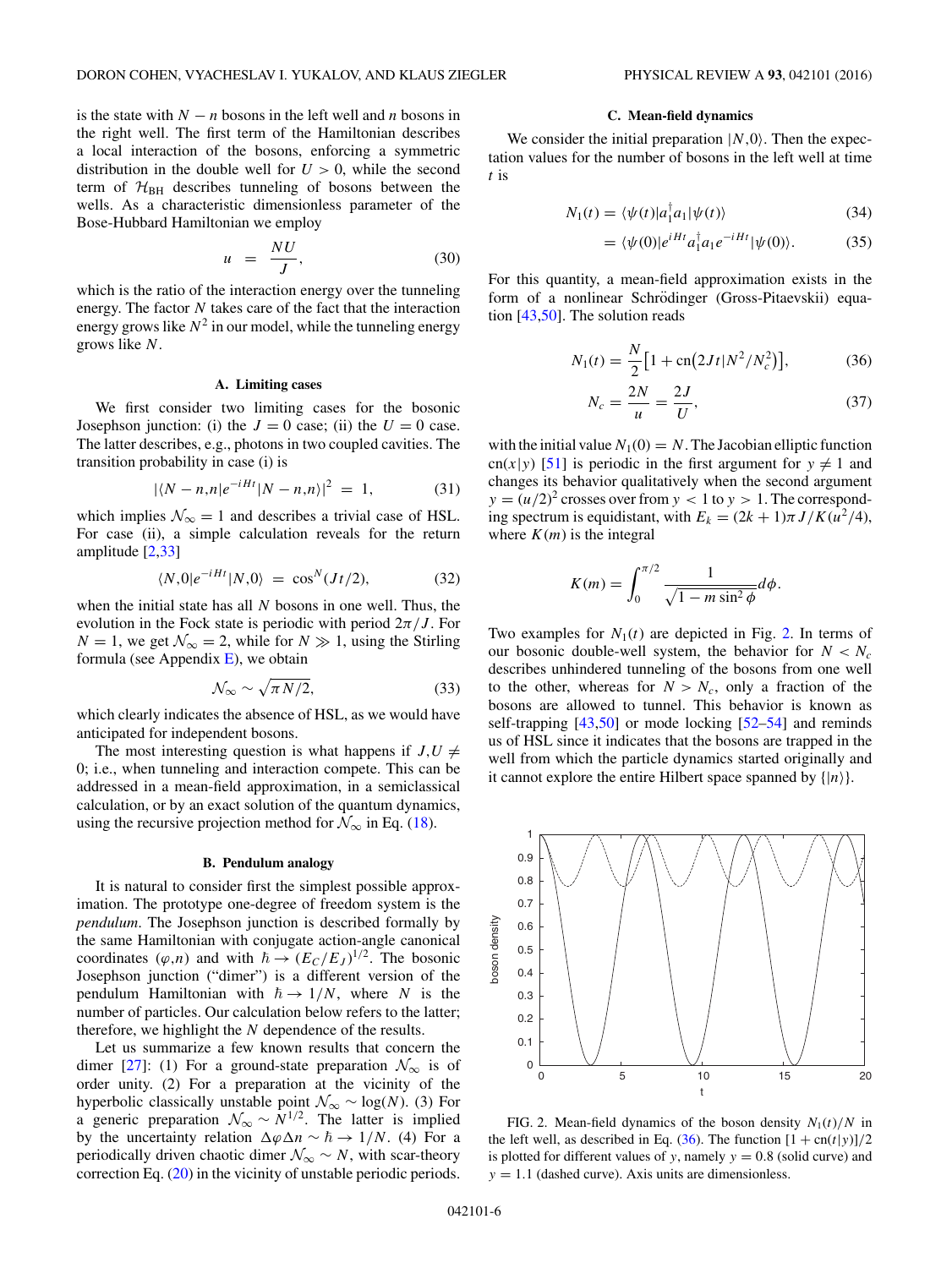#### **D. Semiclassical dynamics**

<span id="page-6-0"></span>The two-site Bose-Hubbard Hamiltonian for *N* bosons is equivalent to a nonlinear  $SU(2)$  spin model in  $N + 1$ dimensions (cf. Appendix [D](#page-9-0) ):

$$
H_S = UL_z^2 - JL_x. \tag{38}
$$

Thus, the semiclassical dynamics can be represented in a spherical phase space. The expectation values of  $(L_x, L_y, L_z)$ are known as the Bloch vector. In order to visualize a wave function, the Bloch vector is not sufficient: We have to think about the Wigner function  $\rho_W(\theta, \varphi)$ . For coherentstate preparation, the Wigner function looks like a minimal Gaussian. In the leading-order semiclassics, the so-called truncated Wigner approximation, the Wigner "distribution" propagates by the classical equations of motion, which are formally identical to the mean-field equations. Note, however, that the semiclassical perspective is beyond mean field because we propagate a *cloud* and not a single point on the Bloch sphere.

In the following, we focus on two initial states with different energies, namely  $|N,0\rangle$  and  $|N/2,N/2\rangle$ , assuming that *N* is even. For  $J = 0$  these are eigenstates of  $\mathcal{H}_{BH}$  with energies  $E = UN^2/2$  and  $E = UN^2/4$ , respectively. On the Bloch sphere, these states are represented by "distributions" that reside in the north pole and along the the equator, respectively.

#### **E.** Semiclassical  $\mathcal{N}_E$

The semiclassical perspective can provide us a qualitative expectation regarding the dependence of  $\mathcal{N}_{\infty}$  on  $\mathbf{u}$ . In leading order, we expect  $\mathcal{N}_{\infty} \sim \mathcal{N}_E$ , which is simply the phase-space volume that is filled by the evolving cloud. We recall [\[49\]](#page-10-0) that for  $u > 1$  a separatrix appears with hyperbolic point at  $(\theta, \varphi) = (\pi/2, \pi)$  on the Bloch sphere. As *u* is increased, this separatrix stretches further along the  $\theta = \pi/2$  axis. For  $u > 2$ it goes beyond the north pole. This is the reason why a northpole preparation becomes self-trapped: It is locked inside the north island and cannot migrate to the south island (assuming that tunneling is ignored). From this picture it follows that  $\mathcal{N}_{\infty}$ is expected to drop sharply for *u >* 2.

A somewhat different *u* dependence is expected for an equator state preparation. Here part of the cloud is trapped at the vicinity of the hyperbolic point as soon as the separatrix is created ( $u > 1$ ). The drop in  $\mathcal{N}_{\infty}$  is expected to be less dramatic because only a small portion of the cloud is affected.

The total Hilbert-space dimension is  $(N+1)$ , which is the number of Planck cells on the spherical phase space. The number of participating cells  $\mathcal{N}_E$ , within the energy shell, can be found analytically in terms of a phase-space integral. The scaling of  $\mathcal{N}_E$  with respect to  $(N+1)$  depends on the initial preparation: For the  $|N,0\rangle$  north-pole preparation we expect  $\mathcal{N}_E \propto (N+1)^{1/2}$ , reflecting the area of a minimal wave packet, while for the  $|N/2, N/2\rangle$  preparation we expect  $\mathcal{N}_E \propto (N+1)$ , reflecting that the number of energy contours that intersect the equator scales linearly with the total Hilbert-space dimension. For a fixed finite *N* the *u* dependence of  $\mathcal{N}_E$  might be described by some scaling function  $f(u)$ . We find this function using an exact RPM quantum calculation.



FIG. 3. Time-dependent return probability  $P(t)$  for the initial state  $|N,0\rangle$  with  $N = 40,54,60$ . The model parameters are  $U = 0.16$ and  $J = 4$  with the dimensionless interaction  $u = N/25$ . The critical value  $u_c = 2$  for mean-field self-trapping is  $N_c = 50$ . Axis units are dimensionless.

#### **F.** Exact calculation:  $P(t)$

In Fig. 3, we plot the time-dependent return probability  $P(t)$ for the initial state  $|0,N\rangle$ . It is obtained analytically from the resolvent by a Cauchy integration. We see that on short time scales the overlap with the initial state decays very quickly with the same behavior for different values of *N*, but the recurrences are somewhat different for  $N < N_c$  and  $N > N_c$ . This agrees with the short-time behavior of the mean-field solution in Fig. [2.](#page-5-0) On the other hand, the dynamical behavior of the return probability does not clearly distinguish two qualitatively different regimes, unlike the mean-field dynamics. Namely, the periodic behavior with a clear signature of self-trapping, which is visible on a relative short time scale of the mean-field dynamics, is not manifest in the quantum dynamics due to its rather irregular behavior.

The somewhat erratic time dependence of  $P(t)$  is related to a qualitative change of the spectral density  $\rho(\omega)$ , as depicted in Fig. [4:](#page-7-0) As *u* is increased, and the critical point  $u_c \sim 2$ is approached, there is a characteristic fragmentation of the spectrum into a nondegenerate low-energy region and a doubly degenerate high-energy region. This is quite different from the equidistant energy levels of the mean-field approximation in Sec. [VII C.](#page-5-0)

#### **G.** Exact calculation:  $\mathcal{N}_{\infty}$

In order to include effects on large time scales, we calculated from  $\mathcal{P}(t)$  the participation number  $\mathcal{N}_{\infty}$ . It is directly calculated from the resolvent via the expressions in Eqs. [\(14\)](#page-2-0) and [\(15\)](#page-2-0). Some results for the initial state  $|N,0\rangle$ are depicted in Fig. [5,](#page-7-0) with a clear signature of a transition, indicated by a maximum of  $\mathcal{N}_{\infty}$  at 1.8  $\leq u_c \leq 1.9$ , with some weak *N* dependence. From the semiclassical considerations, the transition should take place near the critical mean-field value  $u_c = 2$ . On the other hand, looking at Fig. [5](#page-7-0) we see that

$$
\mathcal{N}_{\infty}(N, u) \sim 1 \quad \text{for} \quad u \to \infty. \tag{39}
$$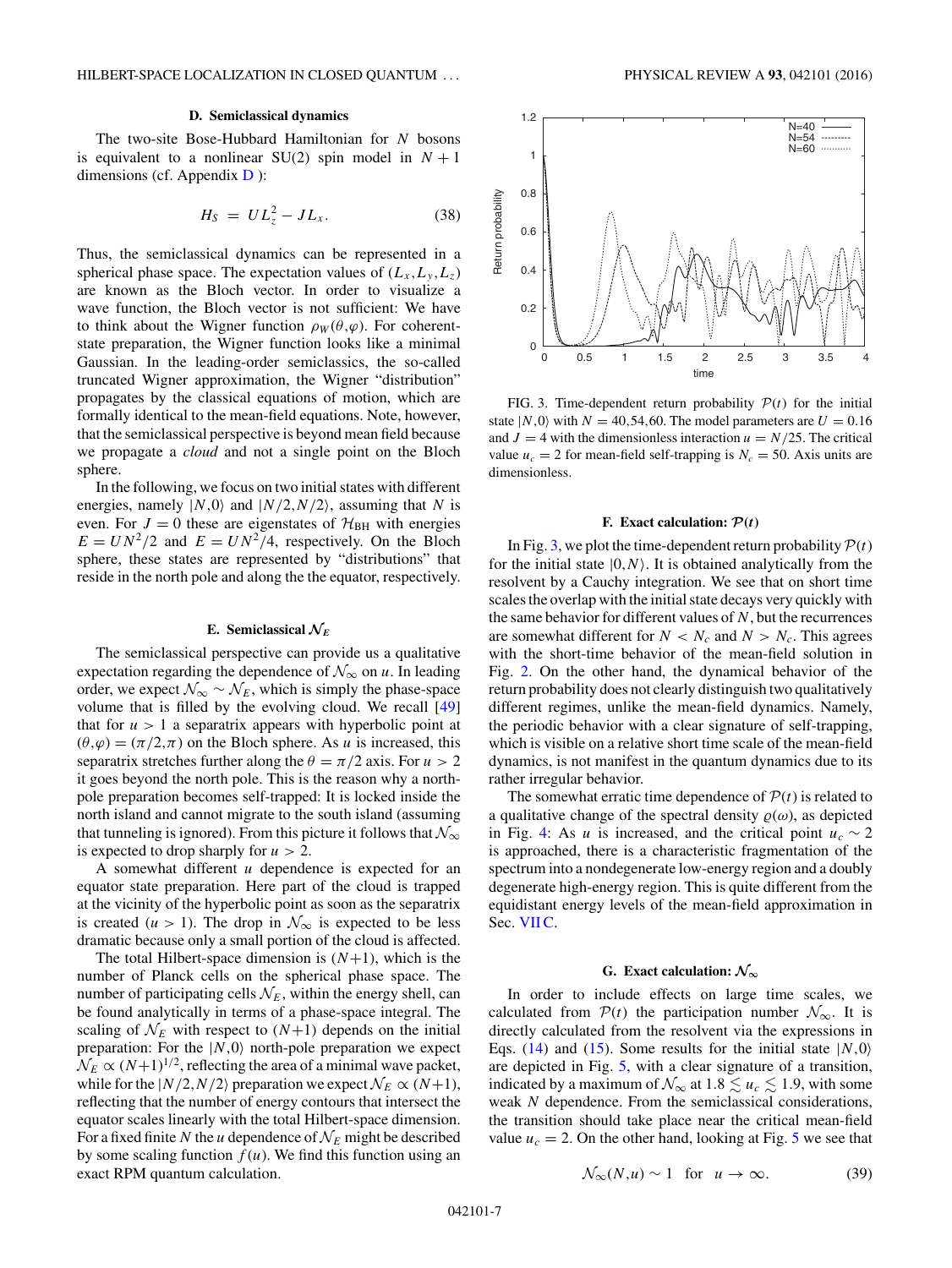<span id="page-7-0"></span>

FIG. 4. The spectral density  $\rho(\omega)$  with respect to the state  $|N,0\rangle$ , for several values of *u* between  $u = 1$  and  $u = 2.6$  (from bottom to top). Starting at  $u \approx 1.8$  the spectral density becomes fragmented; see text for details. Axis units are dimensionless.



FIG. 5. The participation number  $\mathcal{N}_{\infty}$  for the initial state  $|N,0\rangle$ and with  $J = 2$  as a function of the boson number N for different values of the interaction *U* (top) and as a function of *u* (bottom).



FIG. 6. The normalized participation number  $\mathcal{N}_{\infty}/\sqrt{N+1}$  for the initial state  $|N,0\rangle$  and with  $J=2$  as a function of *u*. Axis units are dimensionless.

This is because in the so-called Fock regime  $(u \gg N^2)$ the preparations that we consider become eigenstates of the Hamiltonian; hence, the participation number becomes unity.

In Fig. 6 we plot the normalized participation number In Fig. 6 we plot the normalized participation number<br> $\mathcal{N}_{\infty}/\sqrt{N+1}$ , as a function of the dimensionless parameter *u*, for  $|\psi_0\rangle = |N,0\rangle$  and different values of *N*. The curves fall on top of each other for small values of  $u$ , whereas they depend on *N* for larger values of *u*. In Fig. [7](#page-8-0) we focus on the range of *u* values where the maximum appears, considering both preparations  $|\psi_0\rangle = |N,0\rangle$  and  $|\psi_0\rangle = |N/2,N/2\rangle$ . We observe a scaling behavior with the scaling law

$$
\mathcal{N}_{\infty}(N, u) \approx (N+1)^{\alpha} f(u), \tag{40}
$$

where the exponent  $\alpha$  depends on the initial state. We have found  $\alpha \approx 1/2$  for  $|N,0\rangle$  and  $\alpha \approx 0.84$  for  $|N/2,N/2\rangle$ . Also the scaling function  $f(u)$  depends on the initial state: There is a characteristic maximum near  $u = 1.8$  for  $|\psi_0\rangle = |N,0\rangle$  and near  $u = 1.1$  for  $|\psi_0\rangle = |N/2, N/2\rangle$ . Thus, the exact results are qualitatively in accordance with the semiclassical expectation, but with some pronounced deviations, notably of  $\alpha$  in the case of the equator preparation.

#### **VIII. DISCUSSION AND CONCLUSION**

The possibility of HSL in closed quantum systems has been discussed in general terms. We have extended the original ideas of Boltzmann and Heller, introducing a distinction between two notions of phase-space exploration. This provides naturally a semiclassical perspective for both weak and strong localization effects.

In order to clarify the practical procedure for estimating the pertinent exploration measures, we have analyzed in detail the prototype bosonic Josephson junction, where the number of bosons *N* plays the role of inverse Planck constant. We have used both the semiclassical perspective and an exact quantum calculation using the recursive projection method.

We have explored the dependence of the participation number  $\mathcal{N}_{\infty}$  on the number of bosons in the Josephson junction. Its use is convenient due to its direct connection with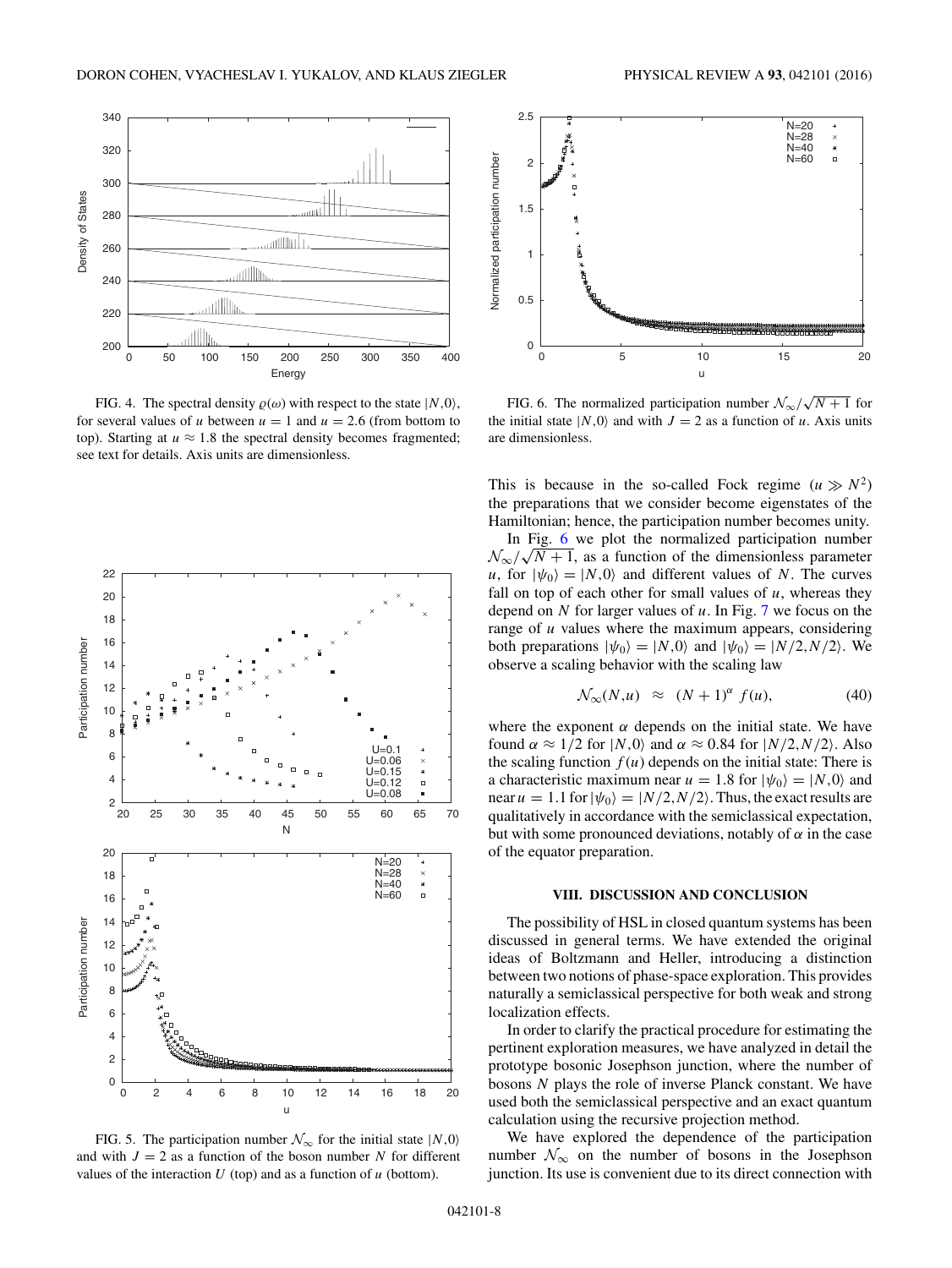<span id="page-8-0"></span>

FIG. 7. The normalized participation number  $\mathcal{N}_{\infty}/(N+1)^{\alpha}$  as a function of the parameter  $u$  for different numbers of bosons  $N = 20,28,32$  indicates the scaling behavior of Eq. [\(40\)](#page-7-0). The scaling exponent  $\alpha$  depends on the initial state though, with  $\alpha = 1/2$  for  $|N,0\rangle$  and  $\alpha = 0.84$  for the initial state  $|N/2,N/2\rangle$ . Axis units are dimensionless.

the return probability to the initial quantum state. We have found that its dependence on the dimensionless parameter *u* obeys the scaling laws Eq. [\(39\)](#page-6-0) for  $u \sim \infty$  and Eq. [\(40\)](#page-7-0) for  $0 \le u \le 3$ , where the self-trapping transition takes place.

Generally, the return probability as well as the participation number depend on the initial state  $|\psi\rangle$ . In the scaling law Eq. [\(40\)](#page-7-0), the exponent changes from  $\alpha \approx 1/2$  for  $|\psi\rangle = |N,0\rangle$ to  $\alpha \approx 0.84$  for  $|\psi\rangle = |N/2, N/2\rangle$ . The former value agrees with the naive semiclassical expectation, while the latter deviates significantly. The quantum dynamics is more complex than the mean-field dynamics, as indicated by the examples in Figs. [2](#page-5-0) and [3.](#page-6-0) This is related to the spectral properties of the participating eigenstates, namely, the appearance of fragmentation as the separatrix region is crossed (cf. Fig. [4\)](#page-7-0).

The self-trapping behavior of the mean-field approximation might be regarded as some kind of HSL. Considering a northpole preparation (all the particles are initially in the left site), ignoring the possibility of tunneling, or breaking a bit the mirror symmetry of the Hamiltonian, then for  $u > 2$  only half of the Hilbert space is explored ( $\mathcal{F} = 1/2$ ). Irrespective of that, there are other characteristic features of the quantum

behavior, such as the complex dynamics in Fig. [3,](#page-6-0) the change of the spectral properties in Fig. [4,](#page-7-0) and the shift of the transition point  $u_c$  in Fig. 7, which indicate a complex behavior, which cannot be anticipated by a simple mean-field approximation.

#### **ACKNOWLEDGMENTS**

This research has been supported by the Israel Science Foundation (Grant No. 29/11). One of the authors (V.I.Y.) acknowledges financial support from the RFBR (Grant No. 14-02-00723).

## **APPENDIX A: SPATIAL LOCALIZATION**

In this Appendix, we briefly recall how the occurrence of spatial localization can be quantified. A closed quantum system is defined by a Hamiltonian *H*. Then its dynamics can be characterized by the transition amplitude  $\langle n' | e^{-iHt} | n \rangle$ , which describes the evolution of the initial state  $|n\rangle$  over the time period *t* and measures the overlap of the resulting state with the state  $|n'\rangle$ . The corresponding transition probability reads  $P_t(n'|n) = |\langle n|e^{-iHt}|m\rangle|^2$ , which is an observable quantity. An example for the latter is diffusion in a *d*-dimensional real space,

$$
P_t(r'|r) \equiv |\langle r'|e^{-iHt}|r\rangle|^2 = \frac{e^{-|r-r'|^2/4Dt}}{(4\pi Dt)^{d/2}}, \quad (A1)
$$

which describes the probability to find a particle at site  $r'$  after a period of time *t*, when it started from the site *r*. In particular, the probability for a particle to return to its starting point *r* after time *t* is given by the return probability

$$
\mathcal{P}(t) \ = \ P_t(r|r) \ = \ \frac{1}{(4\pi Dt)^{d/2}},\tag{A2}
$$

which vanishes like the power law  $t^{-d/2}$  for long times  $t$ . In other words, the particles diffuse further and further away from the starting point. Diffusion is a concept which has been realized in nature for classical particles and waves (e.g., for light). Quantum particles and other wavelike states can escape from diffusion if there is sufficient random scattering. In his seminal work, Anderson [\[15\]](#page-10-0) suggested that quantum particles can localize in the presence of random scattering due to interference effects. It means that the particle stays in the vicinity of the initial site for all times. In more formal terms, the transition probability decays exponentially in space and is characterized by the localization length *ξ* ,

$$
P_t(r'|r) \sim P_{\infty} e^{-|r-r'|/\xi}, \qquad (A3)
$$

for  $t \sim \infty$ , where the return probability  $\mathcal{P}(t)$  is just the constant *P*<sub>∞</sub>. Thus, diffusion and localization can be characterized by the return probability. This quantity either vanishes on long time scales for diffusion or is nonzero for localization. It is convenient to integrate over all times to obtain the inverse participation number from the expression

$$
\mathcal{N}_{\infty}^{-1} = \lim_{\epsilon \to 0} \epsilon \int_0^{\infty} \mathcal{P}(t)e^{-\epsilon t}dt \equiv P_{\infty},
$$
 (A4)

which is either zero (diffusion) or nonzero (localization).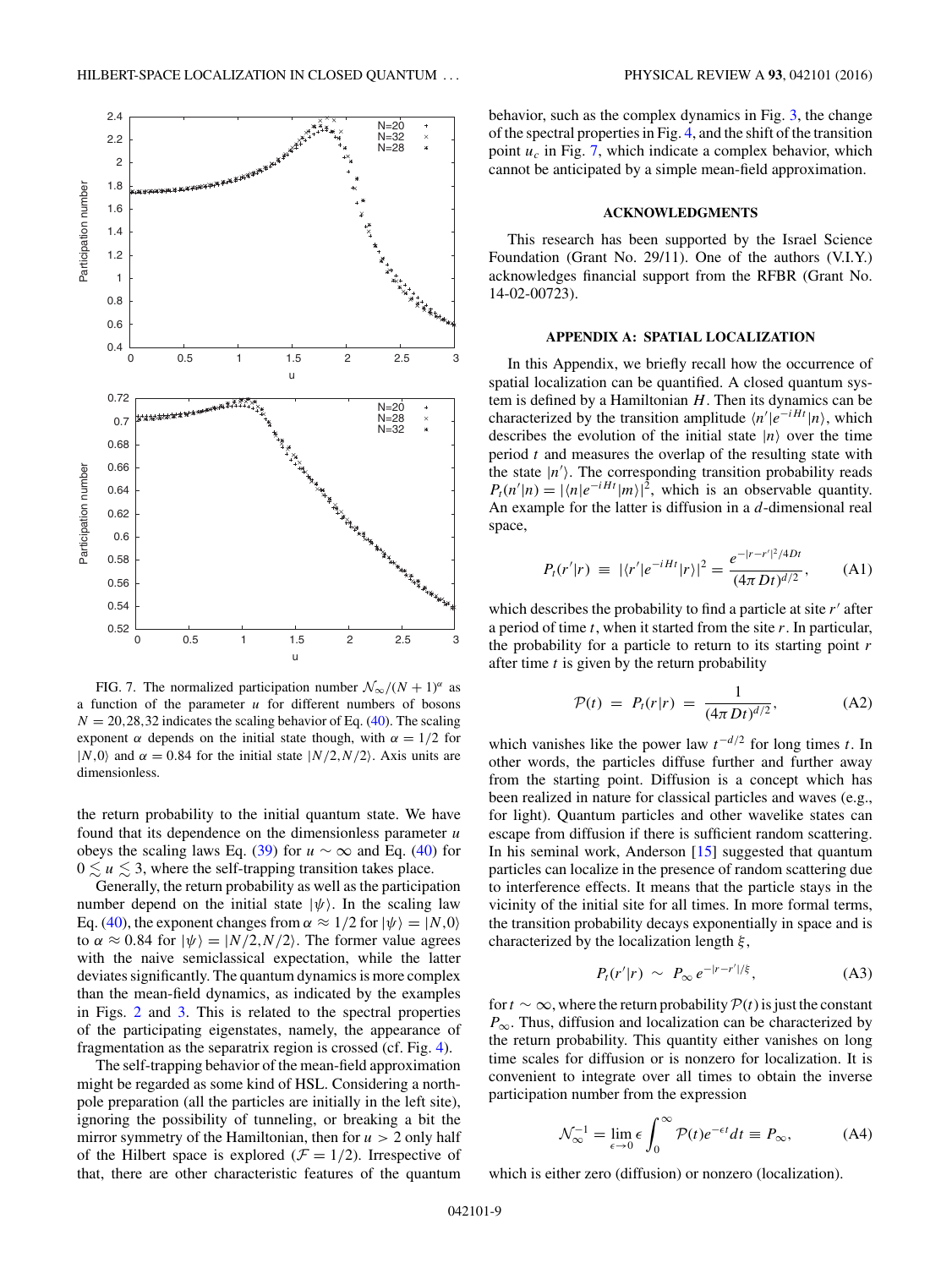## <span id="page-9-0"></span>**APPENDIX B: LOCALIZATION AND ENTROPY**

A localized quantum state is expected to display a smaller entropy than an extended delocalized state. Therefore, the degree of delocalization can be characterized by the Shannon entropy or information entropy

$$
S_I = -\sum_n p_n \ln p_n, \tag{B1}
$$

where  $p_n \equiv \langle n | \hat{\rho} | n \rangle$  is a diagonal matrix element of the statistical operator [\[55,56\]](#page-11-0). The matrix elements can be taken with respect to any basis, for instance, the basis formed by the eigenvectors of the system Hamiltonian. Since the Shannon entropy can be treated as obtained from the von Neumann entropy by canceling the off-diagonal matrix elements, it can be termed the diagonal entropy. For the basis of coherent states, the above form of the Shannon entropy was introduced by Wehrl [\[57\]](#page-11-0) and studied in a number of papers, e.g., [58-61] and using other natural bases in Refs. [\[62,63\]](#page-11-0). It is sometimes called the Wehrl entropy. The information entropy, with the time-averaged statistical operators, has also been used as a measure of localization [\[64\]](#page-11-0). The diagonal entropy *SI* was shown to be useful for considering thermalization and equilibration of finite quantum systems [\[65\]](#page-11-0). Note that the summation over  $n$  in the information entropy can be replaced by the appropriate integration, when necessary.

A generalized form of the information entropy is the Renyi entropy,

$$
S_{\gamma} = \frac{1}{1 - \gamma} \ln \sum_{n} p_n^{\gamma} \quad (0 < \gamma < \infty), \tag{B2}
$$

which has also been employed for quantifying localization [\[56\]](#page-11-0). Localization was shown to be connected to entanglement entropy [\[66\]](#page-11-0).

#### **APPENDIX C: JAYNES-CUMMINGS MODEL**

The Jaynes-Cummings model describes cavity photons which interact with a two-level atom, where the latter can absorb or emit a single photon. It is defined by the Hamiltonian

$$
H_{\rm IC} = \hbar \omega \bigg( a^{\dagger} a + \frac{1}{2} \sigma_z \bigg) + \frac{\hbar \delta}{2} \sigma_z + \frac{\hbar g}{2} (a \sigma_+ + a^{\dagger} \sigma_-), \quad \text{(C1)}
$$

which is acting on the product states  $|n,\sigma\rangle=|n\rangle\otimes|\sigma\rangle$ , where |*n*) is a state of *n* cavity photons and  $|\sigma\rangle$  is a state of a two-level system (e.g., an atom) with the atomic ground state  $|\downarrow\rangle$  and the atomic excitation state  $|\uparrow\rangle$ . The Pauli matrices  $\sigma_{x,y,z}$ are operating on the two atomic levels, where  $\sigma_{\pm} = \sigma_x \pm i \sigma_y$ creates and annihilates an excitation, respectively. The terms with  $\sigma$ <sub>z</sub> represent the energy splitting between the ground state and the excited state. The photon creation (annihilation) operators  $a^{\dagger}$  (*a*) act only on the photon states. Finally, the coupling strength between the two-level atom and the cavity photons is *g*.

The Hamiltonian Eq. (C1) maps the state  $|n, \uparrow\rangle$  to a linear combination of  $|n, \uparrow\rangle$  and  $|n + 1, \downarrow\rangle$ , and the state  $|n, \downarrow\rangle$ , to a linear combination of  $|n, \downarrow\rangle$  and  $|n-1, \uparrow\rangle$ . This implies that the eigenstates  $|E_{\pm},n\rangle$  are the linear combinations of two states

 1 0.95 0.9 0.85 Return probability Return probability 0.8 0.75 0.7 0.65 0.6 0.55 0.5 0 10 20 30 40 50 n

FIG. 8. The partition number  $\mathcal{N}_{\infty}$  of the Jaynes-Cummings model in Eq. (C7) for  $g = \delta$ .

with

$$
\langle E_+, n | n, \uparrow \rangle = \cos \alpha_n, \tag{C2}
$$

$$
\langle E_-, n | n, \uparrow \rangle = -\sin \alpha_n, \tag{C3}
$$

$$
\langle E_+, n | n+1, \downarrow \rangle = \sin \alpha_n, \tag{C4}
$$

$$
\langle E_-, n | n+1, \downarrow \rangle = \cos \alpha_n, \tag{C5}
$$

where

$$
\alpha_n = \arctan(g\sqrt{n+1}/\delta). \tag{C6}
$$

This gives for the participation number (inverse return probability), with the initial states  $|n, \uparrow\rangle$  and  $|n, \downarrow\rangle$ ,

$$
\mathcal{N}_{\infty;n,\uparrow} = \mathcal{N}_{\infty;n+1,\downarrow} = \cos^4 \alpha_n + \sin^4 \alpha_n, \qquad \text{(C7)}
$$

indicating HSL. This is plotted as a function of *n* in Fig. 8. This rather simple example demonstrates that the return probability  $\mathcal{N}_{\infty}$  does not need to go to a simple asymptotic value for a large number of particles but can have an oscillatory behavior.

# **APPENDIX D: SPIN REPRESENTATION OF THE TWO-SITE BOSE-HUBBARD MODEL**

The Hamiltonian  $H_{BH}$  can also be expressed as a nonlinear  $SU(2)$  spin Hamiltonian in  $N + 1$  dimensions, when we write for the SU(2) spin components

$$
L_x = \frac{1}{2}(a_1^{\dagger}a_2 + a_2^{\dagger}a_1),
$$
 (D1)

$$
L_{y} = \frac{-i}{2} (a_1^{\dagger} a_2 - a_2^{\dagger} a_1),
$$
 (D2)

$$
L_z = \frac{1}{2}(a_1^{\dagger}a_1 - a_2^{\dagger}a_2).
$$
 (D3)

Thus, the Hamiltonian in Eq.  $(28)$  becomes the nonlinear spin Hamiltonian in Eq. [\(38\)](#page-6-0).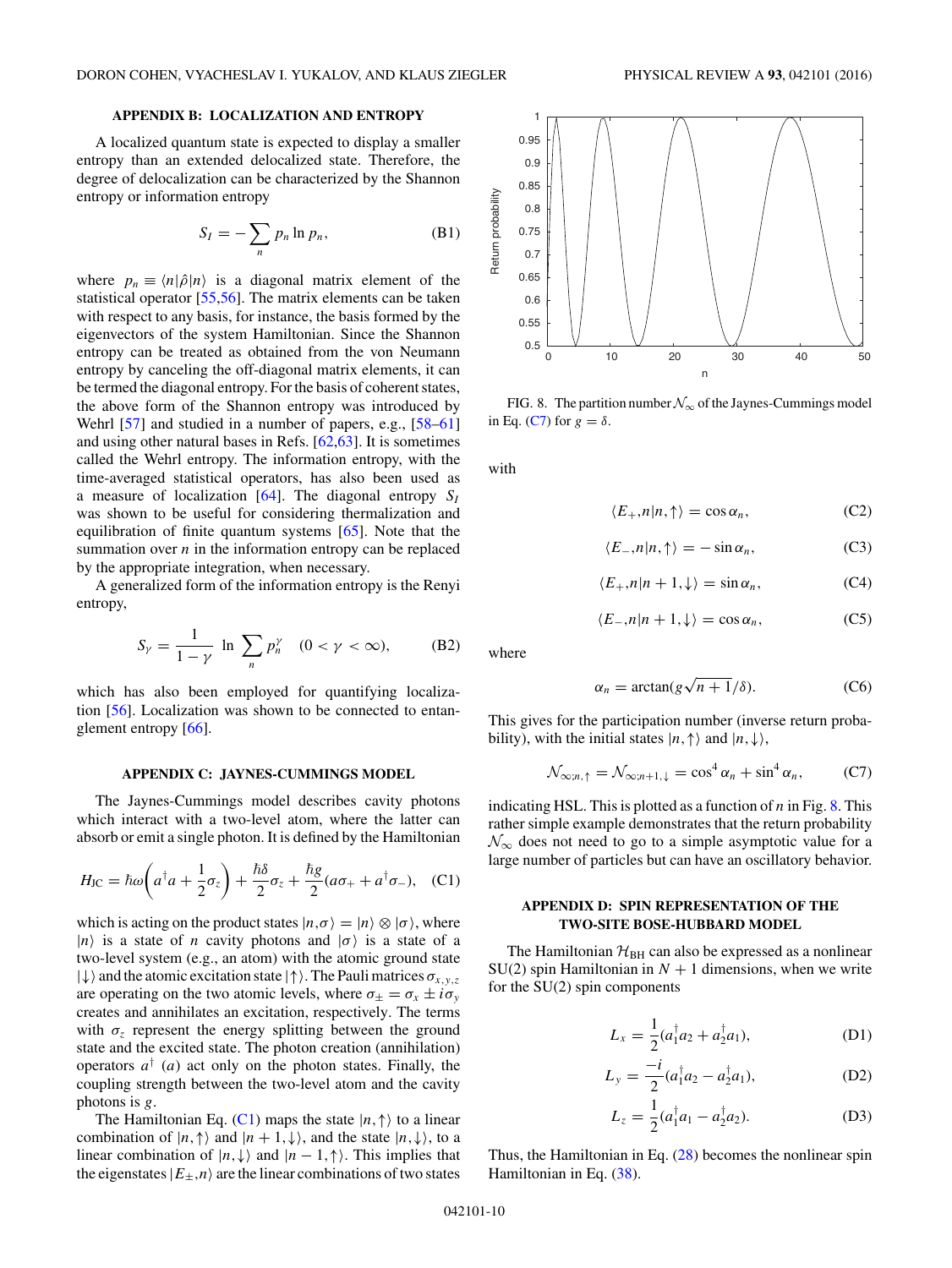## **APPENDIX E: DOUBLE WELL WITHOUT INTERACTION**

<span id="page-10-0"></span>For the expression in Eq.  $(13)$ , the specific case of Eq.  $(32)$  gives

$$
\mathcal{N}_{\infty}^{-1} = \lim_{\epsilon \to 0} \epsilon \int_0^{\infty} \cos^{2N} (Jt/2) e^{-\epsilon t} dt = 2^{-2N} \sum_{k=0}^{2N} {2N \choose k} \lim_{\epsilon \to 0} \epsilon \int_0^{\infty} e^{-[\epsilon + iJ(N-k)]t} dt
$$

$$
= 2^{-2N} {2N \choose N} \approx \sqrt{\frac{2}{\pi}} \frac{1}{\sqrt{N}},
$$
(E1)

where the approximation is the Stirling formula.

- [1] J. P. Blaizot and G. Ripka, *Quantum Theory of Finite Systems* (Massachusetts Institute of Technology, Cambridge, MA, 1986).
- [2] S. Haroche and J. M. Raimond, *Exploring the Quantum: Atoms, Cavities and Photons* (Oxford University Press, Oxford, UK, 2006).
- [3] [H. Walther, B. T. H. Varcoe, B. G. Englert, and T. Becker,](http://dx.doi.org/10.1088/0034-4885/69/5/R02) Rep. Prog. Phys. **[69](http://dx.doi.org/10.1088/0034-4885/69/5/R02)**, [1325](http://dx.doi.org/10.1088/0034-4885/69/5/R02) [\(2006\)](http://dx.doi.org/10.1088/0034-4885/69/5/R02).
- [4] E. Lipparini, *Modern Many-Particle Physics* (World Scientific, Singapore, 2008).
- [5] C. J. Pethick and H. Smith, *Bose-Einstein Condensation in Dilute Gases* (Cambridge University, Cambridge, UK, 2008).
- [6] V. I. Yukalov, [Laser Phys.](http://dx.doi.org/10.1134/S1054660X09010010) **[19](http://dx.doi.org/10.1134/S1054660X09010010)**, [1](http://dx.doi.org/10.1134/S1054660X09010010) [\(2009\)](http://dx.doi.org/10.1134/S1054660X09010010).
- [7] M. I. Katsnelson, *Graphene: Carbon in Two Dimensions* (Cambridge University, Cambridge, UK, 2012).
- [8] J. L. Birman, R. G. Nazmitdinov, and V. I. Yukalov, *[Phys. Rep.](http://dx.doi.org/10.1016/j.physrep.2012.11.005)* **[526](http://dx.doi.org/10.1016/j.physrep.2012.11.005)**, [1](http://dx.doi.org/10.1016/j.physrep.2012.11.005) [\(2013\)](http://dx.doi.org/10.1016/j.physrep.2012.11.005).
- [9] A. Polkovnikov, K. Sengupta, A. Silva, and M. Vengalatore, [Rev. Mod. Phys.](http://dx.doi.org/10.1103/RevModPhys.83.863) **[83](http://dx.doi.org/10.1103/RevModPhys.83.863)**, [863](http://dx.doi.org/10.1103/RevModPhys.83.863) [\(2011\)](http://dx.doi.org/10.1103/RevModPhys.83.863).
- [10] V. I. Yukalov, [Laser Phys. Lett.](http://dx.doi.org/10.1002/lapl.201110002) **[8](http://dx.doi.org/10.1002/lapl.201110002)**, [485](http://dx.doi.org/10.1002/lapl.201110002) [\(2011\)](http://dx.doi.org/10.1002/lapl.201110002).
- [11] C. P. Williams and S. H. Clearwater, *Explorations in Quantum Computing* (Springer, New York, 1998).
- [12] M. A. Nielsen and I. L. Chuang, *Quantum Computation and Quantum Information* (Cambridge University Press, New York, 2000).
- [13] V. Vedral, [Rev. Mod. Phys.](http://dx.doi.org/10.1103/RevModPhys.74.197) **[74](http://dx.doi.org/10.1103/RevModPhys.74.197)**, [197](http://dx.doi.org/10.1103/RevModPhys.74.197) [\(2002\)](http://dx.doi.org/10.1103/RevModPhys.74.197).
- [14] M. Keyl, [Phys. Rep.](http://dx.doi.org/10.1016/S0370-1573(02)00266-1) **[369](http://dx.doi.org/10.1016/S0370-1573(02)00266-1)**, [431](http://dx.doi.org/10.1016/S0370-1573(02)00266-1) [\(2002\)](http://dx.doi.org/10.1016/S0370-1573(02)00266-1).
- [15] P. W. Anderson, [Phys. Rev.](http://dx.doi.org/10.1103/PhysRev.109.1492) **[109](http://dx.doi.org/10.1103/PhysRev.109.1492)**, [1492](http://dx.doi.org/10.1103/PhysRev.109.1492) [\(1958\)](http://dx.doi.org/10.1103/PhysRev.109.1492).
- [16] D. M. Basco, I. L. Aleiner, and B. L. Altshuler, [Ann. Phys. \(NY\)](http://dx.doi.org/10.1016/j.aop.2005.11.014) **[321](http://dx.doi.org/10.1016/j.aop.2005.11.014)**, [1126](http://dx.doi.org/10.1016/j.aop.2005.11.014) [\(2006\)](http://dx.doi.org/10.1016/j.aop.2005.11.014).
- [17] I. L. Aleiner, B. L. Altshuler, and G. V. Shlyapnikov, [Nat. Phys.](http://dx.doi.org/10.1038/nphys1758) **[6](http://dx.doi.org/10.1038/nphys1758)**, [900](http://dx.doi.org/10.1038/nphys1758) [\(2010\)](http://dx.doi.org/10.1038/nphys1758).
- [18] A. Pal and D. A. Huse, [Phys. Rev. B](http://dx.doi.org/10.1103/PhysRevB.82.174411) **[82](http://dx.doi.org/10.1103/PhysRevB.82.174411)**, [174411](http://dx.doi.org/10.1103/PhysRevB.82.174411) [\(2010\)](http://dx.doi.org/10.1103/PhysRevB.82.174411).
- [19] D. A. Huse, R. Nandkishore, V. Oganesyan, A. Pal, and S. L. Sondhi, [Phys. Rev. B](http://dx.doi.org/10.1103/PhysRevB.88.014206) **[88](http://dx.doi.org/10.1103/PhysRevB.88.014206)**, [014206](http://dx.doi.org/10.1103/PhysRevB.88.014206) [\(2013\)](http://dx.doi.org/10.1103/PhysRevB.88.014206).
- [20] G. Casati, B. V. Chirikov, F. M. Izrailev, and J. Ford, in *Stochastic Behaviour in classical and Quantum Hamiltonian Systems*, edited by G. Casati and J. Ford, Lecture Notes in Physics Vol. 93 (Springer, New York, 1979), p. 334.
- [21] S. Fishman, D. R. Grempel, and R. E. Prange, *[Phys. Rev. Lett.](http://dx.doi.org/10.1103/PhysRevLett.49.509)* **[49](http://dx.doi.org/10.1103/PhysRevLett.49.509)**, [509](http://dx.doi.org/10.1103/PhysRevLett.49.509) [\(1982\)](http://dx.doi.org/10.1103/PhysRevLett.49.509).
- [22] F. Borgonovi and D. L. Shepelyansky, [Nonlinearity](http://dx.doi.org/10.1088/0951-7715/8/5/013) **[8](http://dx.doi.org/10.1088/0951-7715/8/5/013)**, [877](http://dx.doi.org/10.1088/0951-7715/8/5/013) [\(1995\)](http://dx.doi.org/10.1088/0951-7715/8/5/013).
- [23] D. L. Shepelyansky, [Phys. Rev. Lett.](http://dx.doi.org/10.1103/PhysRevLett.73.2607) **[73](http://dx.doi.org/10.1103/PhysRevLett.73.2607)**, [2607](http://dx.doi.org/10.1103/PhysRevLett.73.2607) [\(1994\)](http://dx.doi.org/10.1103/PhysRevLett.73.2607).
- [24] Y. Imry, [Europhys. Lett.](http://dx.doi.org/10.1209/0295-5075/30/7/005) **[30](http://dx.doi.org/10.1209/0295-5075/30/7/005)**, [405](http://dx.doi.org/10.1209/0295-5075/30/7/005) [\(1995\)](http://dx.doi.org/10.1209/0295-5075/30/7/005).
- [25] B. Kramer and A. MacKinnon,[Rep. Prog. Phys.](http://dx.doi.org/10.1088/0034-4885/56/12/001) **[56](http://dx.doi.org/10.1088/0034-4885/56/12/001)**, [1469](http://dx.doi.org/10.1088/0034-4885/56/12/001) [\(1993\)](http://dx.doi.org/10.1088/0034-4885/56/12/001).
- [26] G. Modugno, [Rep. Prog. Phys.](http://dx.doi.org/10.1088/0034-4885/73/10/102401) **[73](http://dx.doi.org/10.1088/0034-4885/73/10/102401)**, [102401](http://dx.doi.org/10.1088/0034-4885/73/10/102401) [\(2010\)](http://dx.doi.org/10.1088/0034-4885/73/10/102401).
- [27] C. Khripkov, D. Cohen, and A. Vardi, [Phys. Rev. E](http://dx.doi.org/10.1103/PhysRevE.87.012910) **[87](http://dx.doi.org/10.1103/PhysRevE.87.012910)**, [012910](http://dx.doi.org/10.1103/PhysRevE.87.012910) [\(2013\)](http://dx.doi.org/10.1103/PhysRevE.87.012910).
- [28] E. J. Heller, [Phys. Rev. A](http://dx.doi.org/10.1103/PhysRevA.35.1360) **[35](http://dx.doi.org/10.1103/PhysRevA.35.1360)**, [1360](http://dx.doi.org/10.1103/PhysRevA.35.1360) [\(1987\)](http://dx.doi.org/10.1103/PhysRevA.35.1360).
- [29] T. Dittrich, [Phys. Rep.](http://dx.doi.org/10.1016/0370-1573(95)00073-9) **[271](http://dx.doi.org/10.1016/0370-1573(95)00073-9)**, [267](http://dx.doi.org/10.1016/0370-1573(95)00073-9) [\(1996\)](http://dx.doi.org/10.1016/0370-1573(95)00073-9).
- [30] D. Cohen, [J. Phys. A](http://dx.doi.org/10.1088/0305-4470/31/1/025) **[31](http://dx.doi.org/10.1088/0305-4470/31/1/025)**, [277](http://dx.doi.org/10.1088/0305-4470/31/1/025) [\(1998\)](http://dx.doi.org/10.1088/0305-4470/31/1/025).
- [31] D. E. Logan and P. G. Wolynes, [J. Chem. Phys.](http://dx.doi.org/10.1063/1.458637) **[93](http://dx.doi.org/10.1063/1.458637)**, [4994](http://dx.doi.org/10.1063/1.458637) [\(1990\)](http://dx.doi.org/10.1063/1.458637).
- [32] K. Ziegler, [Phys. Rev. A](http://dx.doi.org/10.1103/PhysRevA.68.053602) **[68](http://dx.doi.org/10.1103/PhysRevA.68.053602)**, [053602](http://dx.doi.org/10.1103/PhysRevA.68.053602) [\(2003\)](http://dx.doi.org/10.1103/PhysRevA.68.053602).
- [33] K. Ziegler, [J. Phys. B](http://dx.doi.org/10.1088/0953-4075/44/14/145302) **[44](http://dx.doi.org/10.1088/0953-4075/44/14/145302)**, [145302](http://dx.doi.org/10.1088/0953-4075/44/14/145302) [\(2011\)](http://dx.doi.org/10.1088/0953-4075/44/14/145302).
- [34] L. Kaplan and E. J. Heller, [Phys. Rev. E](http://dx.doi.org/10.1103/PhysRevE.59.6609) **[59](http://dx.doi.org/10.1103/PhysRevE.59.6609)**, [6609](http://dx.doi.org/10.1103/PhysRevE.59.6609) [\(1999\)](http://dx.doi.org/10.1103/PhysRevE.59.6609).
- [35] L. Kaplan, [Nonlinearity](http://dx.doi.org/10.1088/0951-7715/12/2/009) **[12](http://dx.doi.org/10.1088/0951-7715/12/2/009)**, [R1](http://dx.doi.org/10.1088/0951-7715/12/2/009) [\(1999\)](http://dx.doi.org/10.1088/0951-7715/12/2/009).
- [36] E. J. Torres-Herrera and L. F. Santos, [Phys. Rev. B](http://dx.doi.org/10.1103/PhysRevB.92.014208) **[92](http://dx.doi.org/10.1103/PhysRevB.92.014208)**, [014208](http://dx.doi.org/10.1103/PhysRevB.92.014208) [\(2015\)](http://dx.doi.org/10.1103/PhysRevB.92.014208).
- [37] L. F. Santos and F. Perez-Bernal, [Phys. Rev. A](http://dx.doi.org/10.1103/PhysRevA.92.050101) **[92](http://dx.doi.org/10.1103/PhysRevA.92.050101)**, [050101](http://dx.doi.org/10.1103/PhysRevA.92.050101) [\(2015\)](http://dx.doi.org/10.1103/PhysRevA.92.050101).
- [38] D. M. Leitner and P. G. Wolynes, [Phys. Rev. Lett.](http://dx.doi.org/10.1103/PhysRevLett.79.55) **[79](http://dx.doi.org/10.1103/PhysRevLett.79.55)**, [55](http://dx.doi.org/10.1103/PhysRevLett.79.55) [\(1997\)](http://dx.doi.org/10.1103/PhysRevLett.79.55).
- [39] [V. Ya. Demikhovskii, F. M. Izrailev, and A. I. Malyshev,](http://dx.doi.org/10.1103/PhysRevLett.88.154101) Phys. Rev. Lett. **[88](http://dx.doi.org/10.1103/PhysRevLett.88.154101)**, [154101](http://dx.doi.org/10.1103/PhysRevLett.88.154101) [\(2002\)](http://dx.doi.org/10.1103/PhysRevLett.88.154101).
- [40] G. Arwas, A. Vardi, and D. Cohen, [Sci. Rep.](http://dx.doi.org/10.1038/srep13433) **[5](http://dx.doi.org/10.1038/srep13433)**, [13433](http://dx.doi.org/10.1038/srep13433) [\(2015\)](http://dx.doi.org/10.1038/srep13433).
- [41] E. T. Jaynes and F. W. Cummings, [Proc. Inst. Elect. Eng.](http://dx.doi.org/10.1109/PROC.1963.1664) **[51](http://dx.doi.org/10.1109/PROC.1963.1664)**, [89](http://dx.doi.org/10.1109/PROC.1963.1664) [\(1963\)](http://dx.doi.org/10.1109/PROC.1963.1664).
- [42] F. W. Cummings, [Phys. Rev.](http://dx.doi.org/10.1103/PhysRev.140.A1051) **[140](http://dx.doi.org/10.1103/PhysRev.140.A1051)**, [A1051](http://dx.doi.org/10.1103/PhysRev.140.A1051) [\(1965\)](http://dx.doi.org/10.1103/PhysRev.140.A1051).
- [43] [G. J. Milburn, J. Corney, E. M. Wright, and D. F. Walls,](http://dx.doi.org/10.1103/PhysRevA.55.4318) *Phys.* Rev. A **[55](http://dx.doi.org/10.1103/PhysRevA.55.4318)**, [4318](http://dx.doi.org/10.1103/PhysRevA.55.4318) [\(1997\)](http://dx.doi.org/10.1103/PhysRevA.55.4318).
- [44] Y. Shin, M. Saba, A. Schirotzek, T. A. Pasquini, A. E. Leanhardt, D. E. Pritchard, and W. Ketterle, [Phys. Rev. Lett.](http://dx.doi.org/10.1103/PhysRevLett.92.150401) **[92](http://dx.doi.org/10.1103/PhysRevLett.92.150401)**, [150401](http://dx.doi.org/10.1103/PhysRevLett.92.150401) [\(2004\)](http://dx.doi.org/10.1103/PhysRevLett.92.150401).
- [45] M. Albiez, R. Gati, J. Fölling, S. Hunsmann, M. Cristiani, and M. K. Oberthaler, [Phys. Rev. Lett.](http://dx.doi.org/10.1103/PhysRevLett.95.010402) **[95](http://dx.doi.org/10.1103/PhysRevLett.95.010402)**, [010402](http://dx.doi.org/10.1103/PhysRevLett.95.010402) [\(2005\)](http://dx.doi.org/10.1103/PhysRevLett.95.010402).
- [46] [E. Boukobza, M. Chuchem, D. Cohen, and A. Vardi,](http://dx.doi.org/10.1103/PhysRevLett.102.180403) Phys. Rev. Lett. **[102](http://dx.doi.org/10.1103/PhysRevLett.102.180403)**, [180403](http://dx.doi.org/10.1103/PhysRevLett.102.180403) [\(2009\)](http://dx.doi.org/10.1103/PhysRevLett.102.180403).
- [47] R. Gati *et al.*, [New J. Phys.](http://dx.doi.org/10.1088/1367-2630/8/9/189) **[8](http://dx.doi.org/10.1088/1367-2630/8/9/189)**, [189](http://dx.doi.org/10.1088/1367-2630/8/9/189) [\(2006\)](http://dx.doi.org/10.1088/1367-2630/8/9/189).
- [48] R. Gati and M. K. Oberthaler, [J. Phys. B](http://dx.doi.org/10.1088/0953-4075/40/10/R01) **[40](http://dx.doi.org/10.1088/0953-4075/40/10/R01)**, [R61](http://dx.doi.org/10.1088/0953-4075/40/10/R01) [\(2007\)](http://dx.doi.org/10.1088/0953-4075/40/10/R01).
- [49] M. Chuchem, K. Smith-Mannschott, M. Hiller, T. Kottos, A. Vardi, and D. Cohen, [Phys. Rev. A](http://dx.doi.org/10.1103/PhysRevA.82.053617) **[82](http://dx.doi.org/10.1103/PhysRevA.82.053617)**, [053617](http://dx.doi.org/10.1103/PhysRevA.82.053617) [\(2010\)](http://dx.doi.org/10.1103/PhysRevA.82.053617).
- [50] [J. C. Eilbeck, P. S. Lomdahl, and A. C. Scott,](http://dx.doi.org/10.1016/0167-2789(85)90012-0) Phys. D (Amsterdam, Neth.) **[16](http://dx.doi.org/10.1016/0167-2789(85)90012-0)**, [318](http://dx.doi.org/10.1016/0167-2789(85)90012-0) [\(1985\)](http://dx.doi.org/10.1016/0167-2789(85)90012-0).
- [51] M. Abramowitz and I. Stegun, *Handbook of Mathematical Functions* (Dover, New York, 1972).
- [52] V. I. Yukalov, E. P. Yukalova, and V. S. Bagnato, *[Phys. Rev. A](http://dx.doi.org/10.1103/PhysRevA.56.4845)* **[56](http://dx.doi.org/10.1103/PhysRevA.56.4845)**, [4845](http://dx.doi.org/10.1103/PhysRevA.56.4845) [\(1997\)](http://dx.doi.org/10.1103/PhysRevA.56.4845).
- [53] V. I. Yukalov, E. P. Yukalova, and V. S. Bagnato, Laser Phys. **10**, 26 (2000).